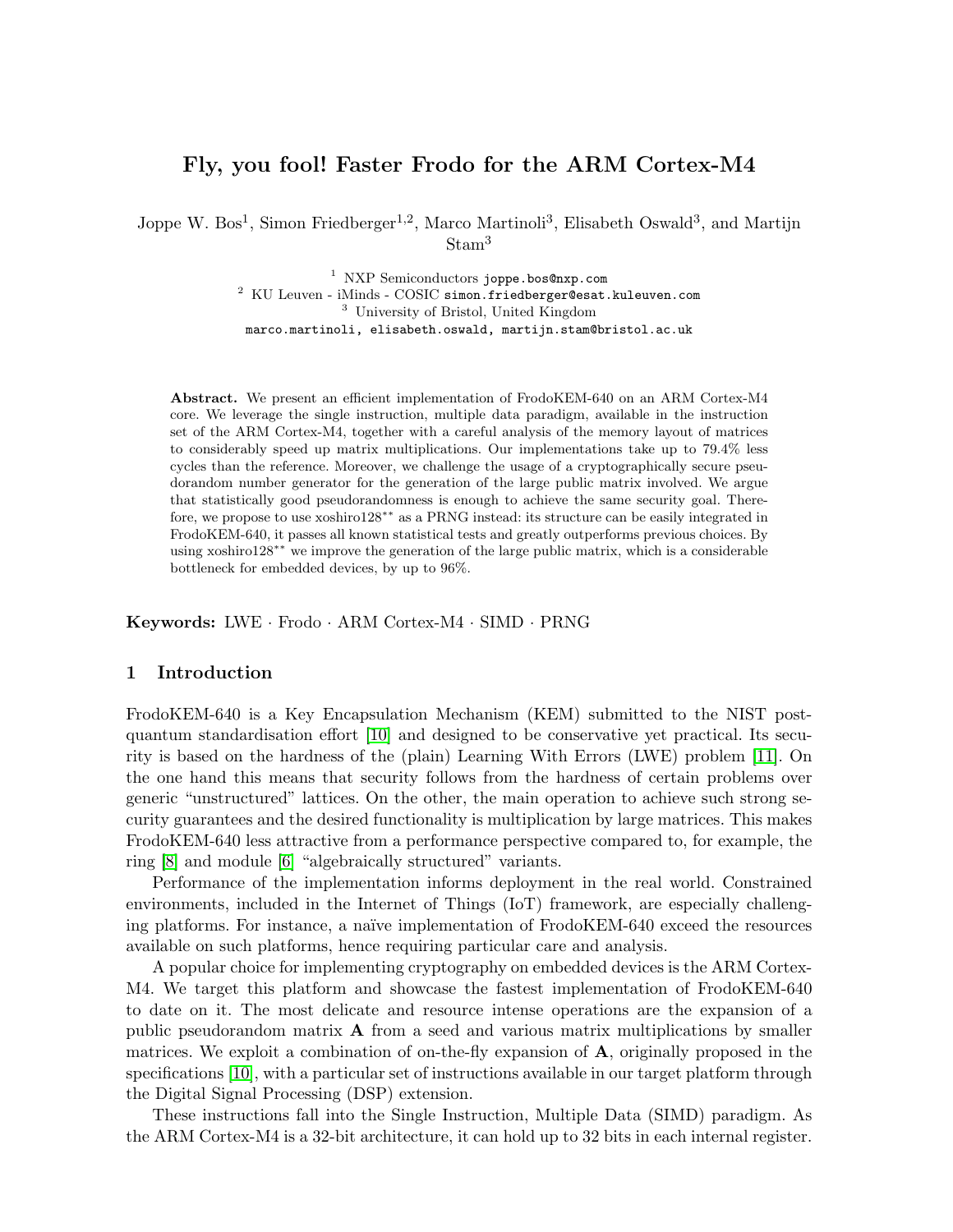Conveniently, FrodoKEM-640 is formed of matrices defined over  $\mathbb{Z}_q$  with  $q = 2^{15}$ , which we embed in  $\mathbb{Z}_{2^{16}}$  for convenience of computation. This implies that each element can be stored as a halfword in a register, and this is where SIMD instructions turn out to be most useful: when four values are correctly stored in the four halves of two registers, it is possible to operate on them in parallel with a single instruction. We will make a particular heavy use of the smlad instruction, which multiplies corresponding halfwords from two registers, adds them together, accumulates the result to a third register and stores the final output in a fourth one, all in one instruction.

Furthermore, we analyse a suit of algorithms and memory layouts of matrices: with which function A is generated, either cSHAKE128 or AES128, and whether it is involved in a multiplication as a left or as a right operand are all slightly different variants which require different optimisations.

Despite our carefully tailored optimisations, however, performance of matrix multiplications involving  $\bf{A}$  is still dominated by its generation. A fine grained benchmark does indeed show that the greatest number of cycles is spent to perform AES128 and cSHAKE128. We analyse the rationale behind the choice of such cryptographically secure PseudoRandom Number Generators (PRNGs), and conclude that they are over-conservative for the task of generating a public matrix from a public seed. We therefore suggest to use a different, noncryptographic PRNG in order to speed up the generation of A. We choose to implement FrodoKEM-640 using the PRNG xoshiro128∗∗, which produces high quality pseudorandomness at a fraction of the cycle count. We show how to embed it in FrodoKEM-640 and benchmark it against the above two PRNGs.

**Our contributions.** We improve multiplication to the right of **A** by up to 62.8%, and by up to 78.9% when multiplication is to the left of  $\mathbf{A}$ , compared to reference. We achieve such results by carefully analysing the layout in memory of small matrices, and how portions of A are generated and stored. We coded tailored algorithms for each situation, while having the use of SIMD instruction as a common design rationale for all our implementations. We also applied some of our algorithms to multiplication between "small" matrices, i.e. when A is not an operand: even in these cases we obtained improvements up to 78.9%, compared to reference.

With faster multiplication routines, generating the matrix  $A$  became even more dominant than before. For instance, the number of cycles at a clock frequency of 24 MHz spent to generate A account for the 86% of the whole execution of FrodoKEM-640: the remaining 14% can be as optimised as possible, but the difference will be barely noticeable anyway. These cryptographically secure PRNGs are not suitable, we instead suggest the usage of xoshiro128<sup>\*\*</sup>. Generation of A suddenly becomes one of the cheapest operations in FrodoKEM-640, as it gets reduced by up to 96%.

We will soon release all our implementations to the public domain.

Related works. Howe et al. [\[3\]](#page-19-4) recently implemented FrodoKEM-640 on the same target platform, yet did not use SIMD techniques. Secondly the PQM4 project [\[5\]](#page-19-5), which we partially used as the backbone of our implementation, is a unified framework where to evaluate postquantum candidates on an ARM Cortex-M4. We dedicate part of Section [5](#page-14-0) to extensively compare our work with these two.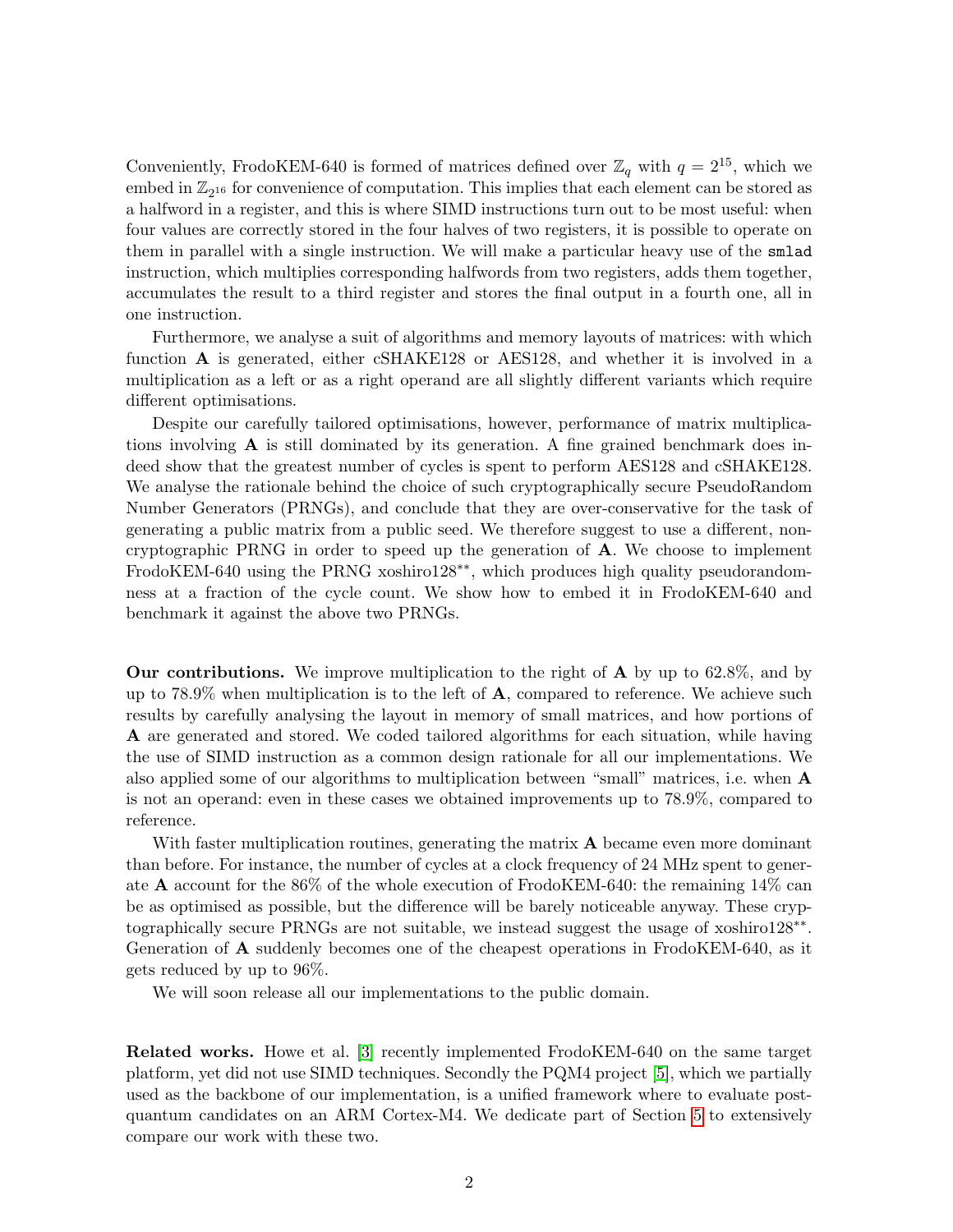Very recently, Kannwischer et al. [\[4\]](#page-19-6) implemented a plethora of schemes submitted to the NIST standardisation effort on an ARM Cortex-M4. The common denominator of all schemes is that their use of polynomials in  $\mathbb{Z}_{2m}[x]$ . Kannwischer et al. created a tool which automatically explores different divide-and-conquer multiplication approaches and generates assembly code for these different algorithms. The DSP assembly instructions are also adopted.

An implementation for the ARM Cortex-M4 of a lattice-based scheme using different moduli has also been implemented: Alkim et al. [\[1\]](#page-19-7) show how NewHope does benefit from an optimised implementation.

Structure of the paper. We introduce FrodoKEM-640 and the ARM Cortex-M4 in Section [2.](#page-2-0) Our optimisations are extensively described in Section [3.](#page-6-0) Then we discuss the proposal of using a non-cryptographically secure PRNG in Section [4,](#page-12-0) where we also introduce xoshiro128∗∗. We finally combine everything together in Section [5,](#page-14-0) where we first describe in details several metrics we benchmarked our code with, then we show how our implementations in different contexts perform, and we conclude by comparing them with the aforementioned relevant previous works. We draw conclusions in Section [6.](#page-18-0)

### <span id="page-2-0"></span>2 Preliminaries

We describe our target algorithm, FrodoKEM-640, and some characteristics of the target platform, an ARM Cortex-M4 core. The specification of FrodoKEM-640 [\[10\]](#page-19-0) provides two parameter sets, targeting different levels of security. We study embedded devices used in the IoT ecosystem, therefore we focus on the parameter set which targets NIST level 1 (matching or exceeding the brute-force security of AES128), described in Section [2.2.](#page-3-0)

The ARM Cortex-M4 core is a popular choice for microcontroller usage and has become a representative platform to benchmark cryptographic application for usage in the IoT  $([1,3,4,5])$  $([1,3,4,5])$  $([1,3,4,5])$  $([1,3,4,5])$  $([1,3,4,5])$  $([1,3,4,5])$ . We target the ARM Cortex-M4 core as well to allow for easy comparison against previous applied cryptographic research, and we discuss it in Section [2.3.](#page-5-0)

### 2.1 Notation

We denote vectors and matrices by lowercase boldface letters and uppercase boldface letters, respectively. We use subscript notation to access them, e.g.  $v_i$  is the *i*th element of vector **v** and  $M_{i,j}$  is the element on row i and column j of matrix **M**. Concatenation of bit strings, including binary representation of vectors, matrices and integers, is denoted by  $\parallel$ .

In the official implementation of FrodoKEM-640, matrices are stored and operated upon as arrays. The convention used to linearise a two-dimensional structure like a matrix into one dimension has a huge impact on performance on embedded devices. It changes which elements are adjacent in memory, affecting how they are loaded. There is no universal convention which the matrices in FrodoKEM-640 follow, rather it comes down to convenience on a case-by-case basis. Throughout this work, we use teletype font to denote arrays obtained from matrices, e.g. a is the array corresponding to matrix  $A$ . Indexes start from 0, and we will make use of pointer arithmetic notation derived from the C programming language to make notation easier when handling arrays. If an  $n \times n$  matrix **A** is stored in a row-wise, for instance, then  $a + n$  denotes a pointer to the first element of the second row of A, as it lies n positions away from the base address (always pointing to the top-left element of a matrix:  $A_{0,0}$ ).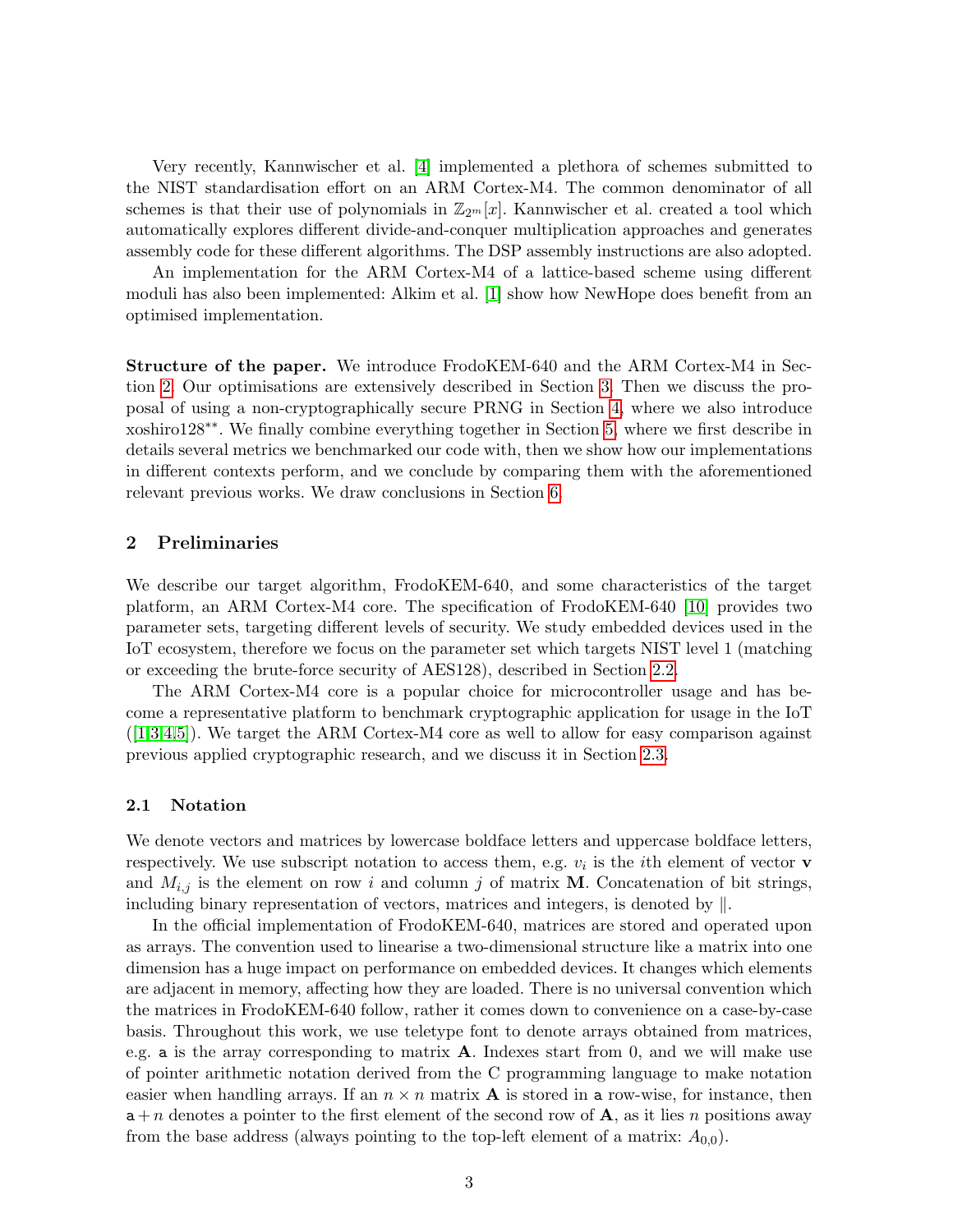#### <span id="page-3-1"></span>Algorithm 1 FrodoKEM-640.KeyGen

#### Input: None.

**Output:** Key pair  $pk = (\text{seed}_A, B) \in \{0, 1\}^{128} \times \mathbb{Z}_q^{n \times \overline{n}}$  and  $sk = (\mathbf{s}, \mathbf{S}) \in \{0, 1\}^{128} \times \mathbb{Z}_q^{n \times \overline{n}}$ . **Parameters:**  $n = 640, \bar{n} = 8, q = 2^{15}$ .

1:  $\mathbf{s}$ ,  $\operatorname{seed}_{\mathbf{E}}, \mathbf{z} \stackrel{\$}{\leftarrow} \{0, 1\}^{128}$ 2:  $\text{seed}_{\mathbf{A}} \leftarrow \text{cSHAKE128}(\mathbf{z})$ 3:  $A \leftarrow$  Frodo.Gen(seed<sub>A</sub>) 4:  $S, E \leftarrow$  Frodo.Sample(seed<sub>E</sub>) 5:  $B \leftarrow AS + E \pmod{q}$ 6: return public key  $pk = (seed_A, B)$  and secret key  $sk = (s, S)$ 

#### <span id="page-3-2"></span>Algorithm 2 FrodoKEM-640.Encaps

**Input:** Public key  $pk = (\text{seed}_{\mathbf{A}}, \mathbf{B}) \in \{0, 1\}^{128} \times \mathbb{Z}_q^{n \times \overline{n}}$ . **Output:** Ciphertext  $c = (\mathbf{B}', \mathbf{C}, \mathbf{d}) \in \mathbb{Z}_q^{\overline{m} \times \overline{n}} \times \mathbb{Z}_q^{\overline{m} \times \overline{n}} \times \{0, 1\}^{128}$  and shared secret  $\mathbf{ss} \in \{0, 1\}^{128}$ . **Parameters:**  $n = 640, \overline{n} = 8, \overline{m} = 8, q = 2^{15}$ .

1:  $\mu \stackrel{\$}{\leftarrow} \{0,1\}^{128}$ 2:  $\text{seed}_{\mathbf{E}'}, \mathbf{k}, \mathbf{d} \leftarrow \text{cSHAKE128}(pk||\mu)$ 3:  $S', E' \leftarrow$  Frodo.Sample(seed<sub>E'</sub>) 4:  $A \leftarrow$  Frodo.Gen(seed<sub>A</sub>) 5:  $\mathbf{B}' \leftarrow \mathbf{S}'\mathbf{A} + \mathbf{E}' \pmod{q}$ 6:  $\mathbf{E}'' \leftarrow$  Frodo.Sample(seed<sub>E'</sub>) 7:  $\mathbf{V} \leftarrow \mathbf{S}'\mathbf{B} + \mathbf{E}'' \pmod{q}$ 8:  $\mathbf{C} \leftarrow \mathbf{V} + \text{Frodo}.\text{Encode}(\mu) \pmod{q}$ 9:  $\text{ss} \leftarrow \text{cSHAKE128}(\mathbf{B}' \|\mathbf{C}\|\mathbf{k}\|\mathbf{d})$ 10: return Ciphertext  $c = (\mathbf{B}', \mathbf{C}, \mathbf{d})$  and shared secret ss

### <span id="page-3-0"></span>2.2 Details of Frodo

FrodoKEM-640 is a key encapsulation mechanism whose security is based on the LWE problem [\[11\]](#page-19-1). Intuitively, security is derived from the hardness of finding solutions to systems of linear equations which are perturbed by small amounts of additive noise, typically from a distribution close to Gaussian. Matrix multiplication is therefore the main operation, which becomes problematic when the matrix sizes become prohibitively large for embedded devices. All operations are performed modulo  $q = 2^D$ . In the parameter set we target  $D = 15$  and we work with residues in  $\mathbb{Z}_{2^{15}}$ . In practice it is more efficient to use a redundant representation and work with residues in  $\mathbb{Z}_{2^{16}}$  (e.g., the usual 16-bit datatypes). Converting from the redundant representation can be done by simply ignoring the most significant bit. The only other relevant parameters we make use of in this work are  $n = 640$  and  $\overline{n} = \overline{m} = 8$ , which will determine the sizes of all handled matrices.

Algorithms [1,](#page-3-1) [2](#page-3-2) and [3](#page-4-0) describe the functionality of FrodoKEM-640, almost exactly as described in the specification [\[10\]](#page-19-0). Whenever something is drawn randomly, we assume a source of randomness is present on the target device. We use the Random Number Generator (RNG) built into our setup, see Section [2.3](#page-5-0) for more details. The function cSHAKE128 is used multiple times to expand true randomness into longer pseudorandom sequences, which can be interpreted as matrices or bitstrings depending on the requirements. The only other discrepancy between Algorithms [1](#page-3-1)[,2](#page-3-2) and [3](#page-4-0) and the official specification is that the latter includes two additional functions called Frodo.Pack/Unpack, which turn matrices into bitstrings and vice-versa. We omit them as they are irrelevant for our purposes.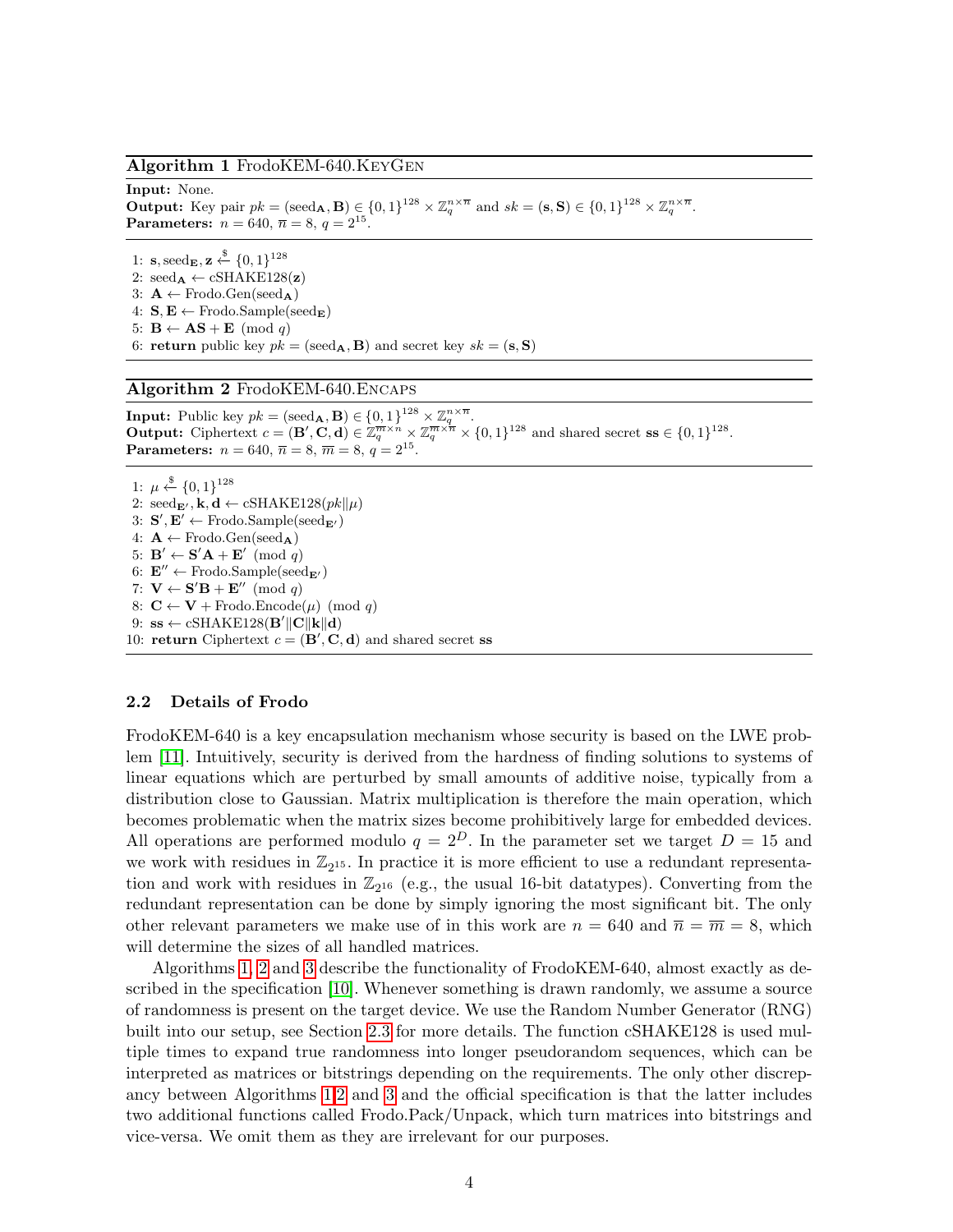#### <span id="page-4-0"></span>Algorithm 3 FrodoKEM-640.Decaps

**Input:** Ciphertext  $c = (\mathbf{B}', \mathbf{C}, \mathbf{d}) \in \mathbb{Z}_q^{\overline{m} \times n} \times \mathbb{Z}_q^{\overline{m} \times \overline{n}} \times \{0, 1\}^{128}$  and secret key  $sk = (\mathbf{s}, \mathbf{S}) \in \{0, 1\}^{128} \times \mathbb{Z}_q^{n \times \overline{n}}$ . **Output:** Shared secret  $\mathbf{s} \in \{0, 1\}^{128}$ . **Parameters:**  $n = 640, \, \overline{n} = 8, \, \overline{m} = 8, \, q = 2^{15}$ .

1:  $\mathbf{M} \leftarrow \mathbf{C} - \mathbf{B}'\mathbf{S} \pmod{q}$ 2:  $\mu' \leftarrow$  Frodo.Decode(M) 3:  $\text{seed}_{\mathbf{E}'}, \mathbf{k}', \mathbf{d}' \leftarrow \text{cSHAKE128}(pk||\mu')$ 4:  $S', E' \leftarrow$  Frodo.Sample(seed<sub>E'</sub>) 5:  $A \leftarrow$  Frodo.Gen(seed<sub>A</sub>) 6:  $\mathbf{B}^{\prime\prime} \leftarrow \mathbf{S}^{\prime} \mathbf{A} + \mathbf{E}^{\prime} \pmod{q}$ 7:  $\mathbf{E}'' \leftarrow$  Frodo.Sample(seed<sub>E'</sub>) 8:  $\mathbf{V} \leftarrow \mathbf{S}'\mathbf{B} + \mathbf{E}'' \pmod{q}$ 9:  $\mathbf{C}' \leftarrow \mathbf{V} + \text{Frodo}.\text{Encode}(\mu') \pmod{q}$ 10: if  $B' = B''$  and  $C = C'$  and  $d = d$  then 11: return ss  $\leftarrow$  cSHAKE128(**B'**||**C**||**k'**||**d'**) 12: else 13: return ss  $\leftarrow$  cSHAKE128(**B'**||**C**||s||d')

#### <span id="page-4-1"></span>Algorithm 4 Frodo.Gen-AES128

**Input:** Seed seed<sub>A</sub>  $\in \{0, 1\}^{128}$ . **Output:** Pseudorandom matrix  $\mathbf{A} \in \mathbb{Z}_q^{n \times n}$ . **Parameters:**  $n = 640, q = 2^{15}$ .

1: for  $0 \leq i < n$  do 2: for  $0 \leq j < n, j \leftarrow j + 8$  do 3:  $\mathbf{p} \leftarrow i||j||0|| \dots ||0 \in \{0, 1\}^{128}$ 4:  $c_{i,j} \| \dots \| c_{i,j+7} \leftarrow \text{AES128}_{\text{seed}_{\mathbf{A}}}(\mathbf{p}) \text{ where } c_{i,k} \in \{0,1\}^{16}$ 5: for  $0 \leq k < 8$  do 6:  $A_{i,j+k} \leftarrow c_{i,j+k} \pmod{q}$ 7: return A

The two functions Frodo.Encode and Frodo.Decode turn a bit string into a matrix with coefficients in  $\mathbb{Z}_q$  in such a way that the original bits can be recovered even if some bounded noise is introduced. We refer the interested reader to the original publication for more information on this procedure [\[10\]](#page-19-0).

Secret and error matrices are generated by expanding a seed into a pseudorandom sequence with cSHAKE128, and then by applying inversion sampling to this sequence. This way, their elements follow a Gaussian-like distribution called  $\chi$ , whose outputs are smaller than 11 in absolute value. Since this part is not central to our work, we hide all the details behind the Frodo.Sample function.

Seed expansion. Of particular interest to us is the Frodo.Gen function in Algorithms [1,](#page-3-1) [2](#page-3-2) and [3,](#page-4-0) which expands a seed to generate **A**. **A** is a matrix of size  $n \times n$ , hence requiring a total of  $16n^2$  bits, i.e. 800 KB for  $n = 640$ . As we will describe in Section [2.3,](#page-5-0) our target device does not have enough memory to fully generate and load **A**, which is why the FrodoKEM-640 team implemented an on-the-fly generate-and-multiply routine to be used in constrained devices. The function Frodo.Gen can be instantiated with two different PRNGs: AES128 or cSHAKE128. It is very important to analyse each case separately as elements of A are filled in a different orders, making any optimisation dependent on this choice.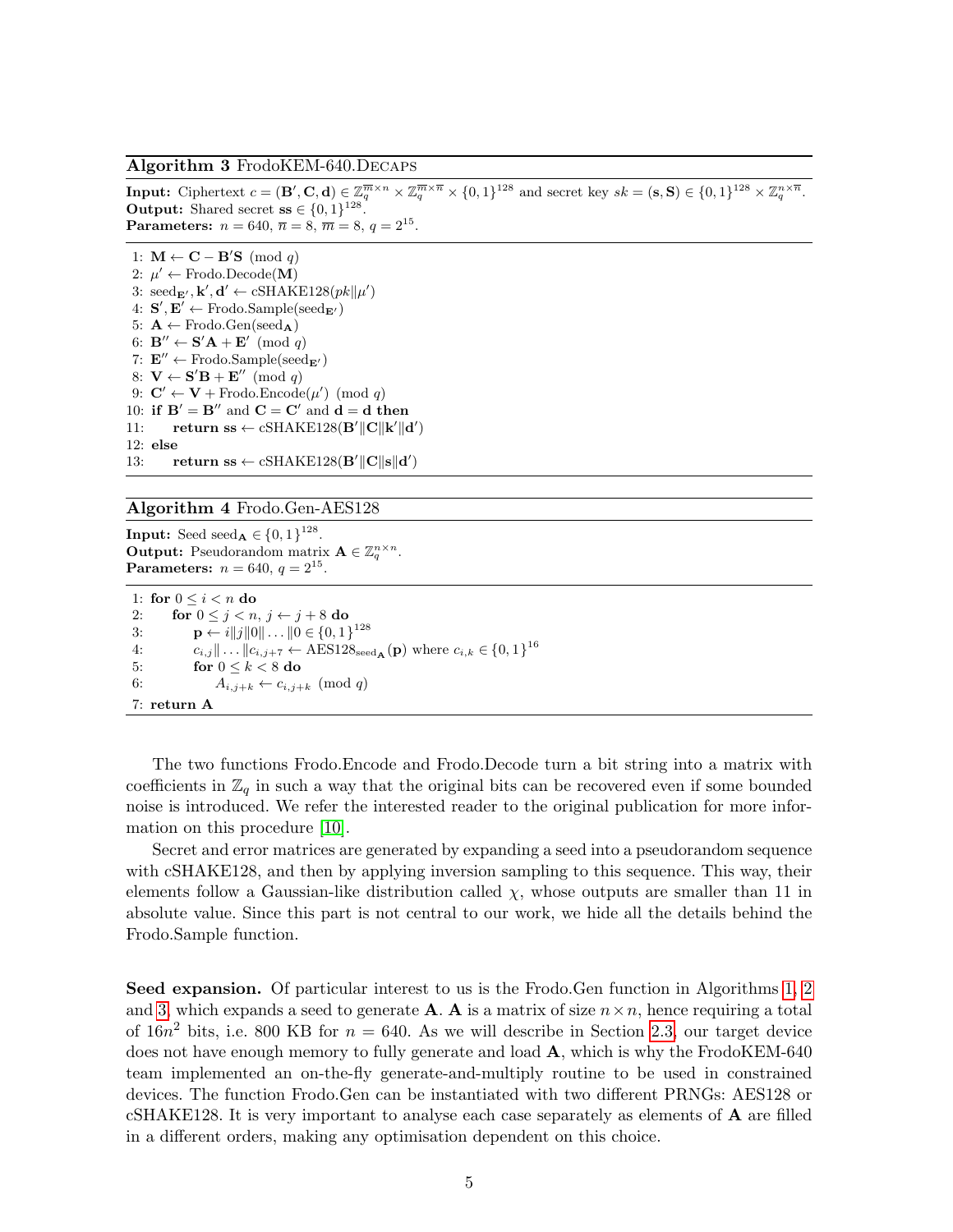### <span id="page-5-1"></span>Algorithm 5 Frodo.Gen-cSHAKE128

**Input:** Seed seed<sub>A</sub>  $\in \{0, 1\}^{128}$ . **Output:** Pseudorandom matrix  $\mathbf{A} \in \mathbb{Z}_q^{n \times n}$ . **Parameters:**  $n = 640, q = 2^{15}$ .

1: for  $0 \leq i < n$  do 2:  $c_{i,1} \| ... \| c_{i,n} \leftarrow \text{cSHAKE128}(\text{seed}_{\mathbf{A}} \| (2^8 + i)) \text{ where } c_{i,j} \in \{0,1\}^{16}$ 3: for  $0 \leq j < n$  do 4:  $A_{i,j} \leftarrow c_{i,j} \pmod{q}$ 5: return A

Algorithm [4](#page-4-1) uses AES128 and works as follows. Two indexes  $i, j$  are converted to binary and padded to form a 128-bit plaintext. AES128 is then applied with seed<sub>A</sub> as a key and the resulting 128-bit ciphertext is interpreted as eight 16-bit numbers modulo  $q$  and stored in  $A_{i,j}, \ldots, A_{i,j+7}$ . This is repeated for all rows, index by i, and every eight columns, index by  $j$ .

The second possibility is using cSHAKE128 and is described in Algoritm [5.](#page-5-1) In this case cSHAKE128 is initialised with seed<sub>A</sub> and with a customisation value which only depends on the row index, and produces n 16-bit numbers modulo q which are stored as one full row of A.

Algorithms [4](#page-4-1) and [5](#page-5-1) are different and not compatible with one another. A fair comparison in performance of the two algorithms is also quite hard to establish due to the large number of possible implementations of the two PRNGs. On the one hand, AES128 is exceptionally fast when the underlying platform has dedicated instructions to run it, e.g. AES-NI instructions on Intel platforms. When they are not available, however, cSHAKE128 seems to offer better performance according to the Frodo specification [\[10\]](#page-19-0). For this work, we choose a highly optimised implementation of cSHAKE128 in ARM assembly made by the Keccak team, also used in PQM4 [\[5\]](#page-19-5) and by Howe et al. [\[3\]](#page-19-4). With the latter we also share the implementation of AES128, proposed by Schwabe and Stoffelen [\[12\]](#page-19-8).

Remark. We noticed that there are ways of speeding up the computation of AES128 and cSHAKE128 by exploiting the fact that the inputs are partly fixed for each iteration. By reformatting how bitstrings are given, it is possible to compute and store parts of the internal state. For example, the plaintext of AES128 is mostly formed of zeros, hence portions of the first and second rounds could be precomputed and reused at every iteration. Similarly, since  $seed_A$  is fixed, the first few absorption of cSHAKE128 can be computed in advance. We do not explore these ideas further, as doing so would mean to enter in the details of how the two PRNGs are implemented. We instead decided to use them as black boxes and focus on the operations in FrodoKEM-640.

### <span id="page-5-0"></span>2.3 Fast Arithmetic on an ARM Cortex-M4 Core

In recent works the ARM Cortex-M4 core has been considered a representative platform when benchmarking post-quantum primitives targeting embedded applications [\[1,](#page-19-7)[3](#page-19-4)[,4,](#page-19-6)[5\]](#page-19-5). This platform has a word-size of 32 bits. The Cortex-M4 has specific instructions which can work on two half-words (of size 16 bits) in parallel following the single instruction, multiple data (SIMD) paradigm. This has recently been explored by Kannwischer et al. [\[4\]](#page-19-6) to optimise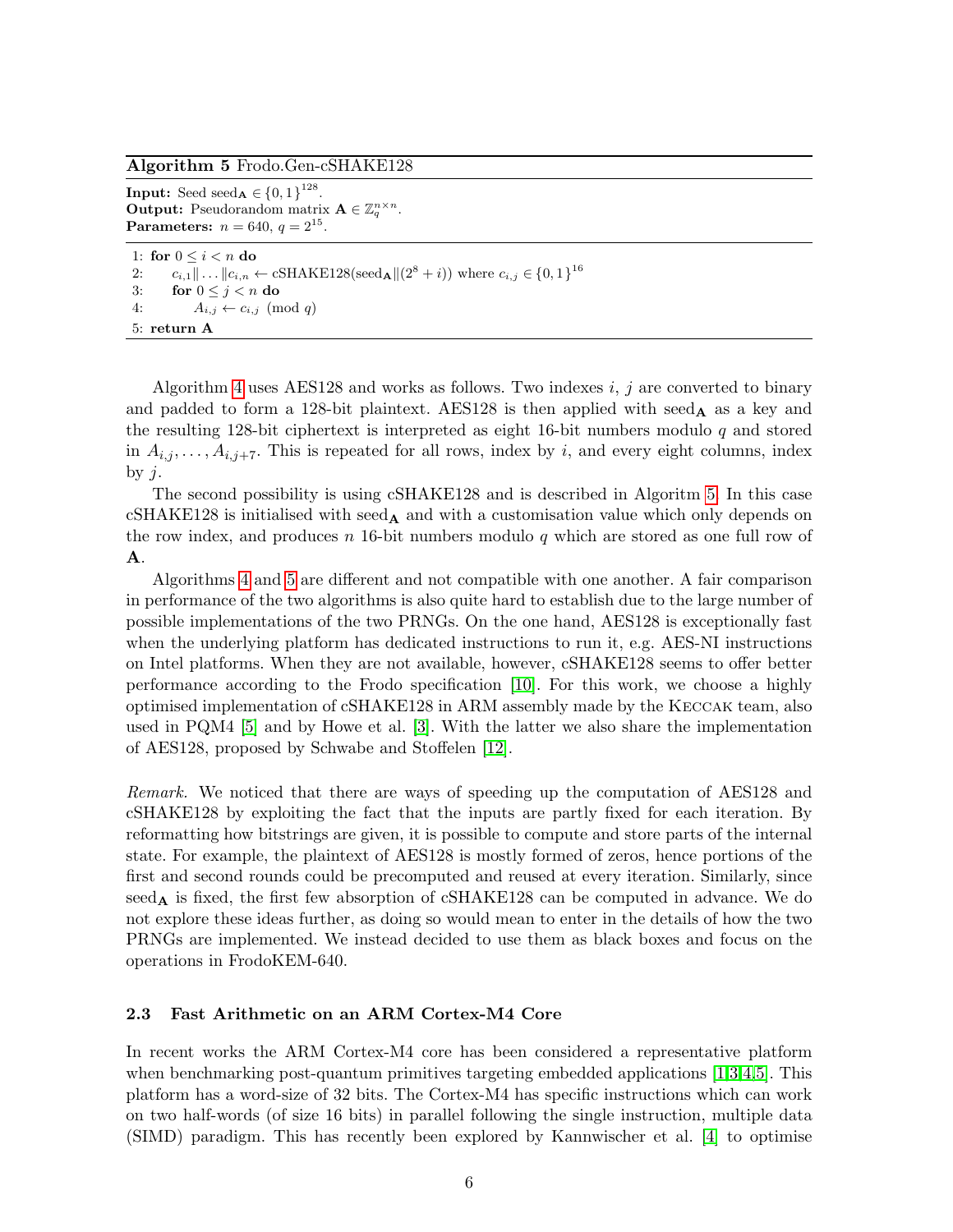multiplication of polynomials in  $\mathbb{Z}_{2m}[x]$ . Let us recall the most relevant instructions we use in the implementation.

- ldmia loads multiple (up to eight) full-word values from consecutive memory into the corresponding amount of registers and, optionally, updates the pointer to the memory accordingly.
- smlad multiplies four half-word sized values stored in two word registers and adds them to an accumulator. More specifically,

$$
\verb&smallad&d", a, b, c
$$

computes

$$
d = \left(a \bmod 2^{16}\right) \cdot \left(b \bmod 2^{16}\right) + \left\lfloor \frac{a}{2^{16}} \right\rfloor \cdot \left\lfloor \frac{b}{2^{16}} \right\rfloor + c \bmod 2^{32}.
$$

- ldrh and strh are useful for loading and storing half-word sized values from memory in one instruction, without needing to load a full-word combined with masking or shifting.
- bfi copies a bit field from one register into another one. This is useful for merging two half-word values for using the aforementioned SIMD instruction.

Given the amount of available registers these instructions allow multiplying two matrices five values at a time, in a pretty straightforward way. This is under the assumption that the left matrix is given in row-major order and the right matrix in column-major order such that they can both be accessed linearly. As outlined in Section [3](#page-6-0) this is not always the case, hence the need for dedicated subroutines accessing non-adjacent portions of a linearised matrix.

The ARM Cortex-M4 in our setup is mounted on a STM32F407 board, equipped with 1 MB of flash and 192 KB of memory. The default clock frequency is 168 MHz. The board is equipped with a True Random Number Generator (TRNG) that derives entropy from analog noise. A Linear Feedback Shift Register (LFSR) is seeded with the noise and with a dedicated clock. Its output is stored in the RNG DR register, which is read when randomness is needed. Checks to verify the absence of abnormalities in both the noise-derived seed and clock are present too.

The matrix A is the main obstacle to any implementation of FrodoKEM-640 on embedded devices. Apart from being resource intensive to generate, it also simply does not fit in memory. Our platform is ideal to test on-the-fly solutions, because we are forced to generate  $\bf{A}$  in chunks.

# <span id="page-6-0"></span>3 FrodoKEM-640 Optimisations

Despite the clear differences outlined in Algorithms [4](#page-4-1) and [5,](#page-5-1) AES128 and cSHAKE128 do show a certain degree of similarity, allowing us to write some common subroutines in ARM assembly to be reused in both cases. They will also turn useful when we describe how we optimised other matrix multiplications other than those by  $A$ , namely the ones between  $n \times \overline{n}$  matrices in ENCAPS and DECAPS.

We opted for addressing different multiplications in different sections, rather than dividing the discussion between PRNGs. Therefore, Section [3.1](#page-7-0) describes the common subroutines, which are used in Sections [3.2](#page-9-0) and [3.3](#page-9-1) that describe  $\mathbf{AS}$  and  $\mathbf{S}'\mathbf{A}$ , respectively. We conclude with multiplications between small matrices in Section [3.4.](#page-11-0)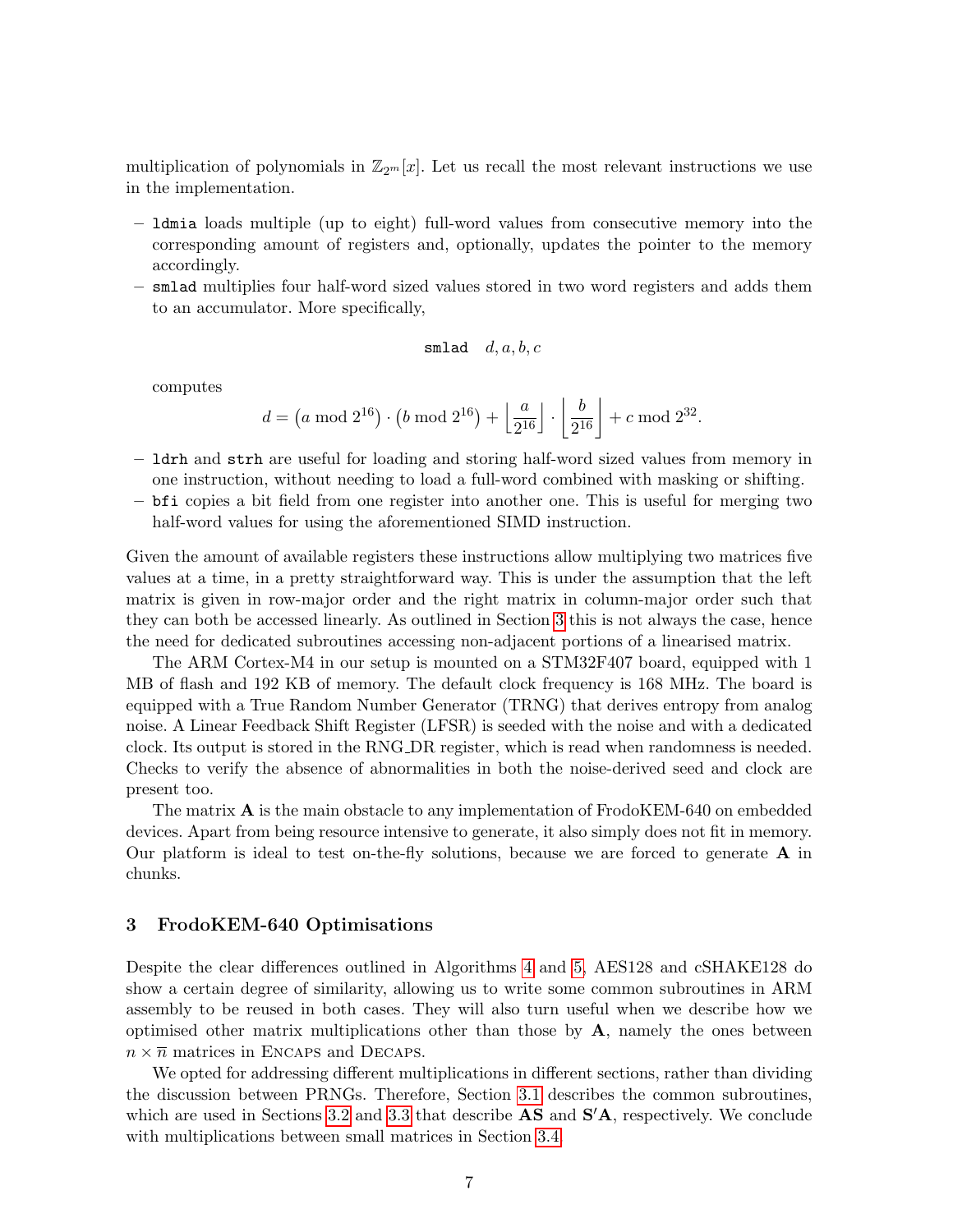#### <span id="page-7-0"></span>3.1 Common Subroutines

Both AES128 and cSHAKE128 can generate a full row of A, although in slightly different ways. This perfectly fits the case when  $A$  is the left operand in a multiplication, because it implies that some of its rows are fully stored in adjacent memory locations, and happens during KeyGen only. Even more conveniently, S is stored column-wise, effectively opening the way to an inner product function based on SIMD instructions.

We call our first subroutine  $ip_n$ , as it computes the inner product between two vectors of length n, which we assume have their elements stored in adjacent locations in memory. The inner functionality and a description of all instructions follow.

|                 | ip_n                                        |  |
|-----------------|---------------------------------------------|--|
| $\mathbf{1}$    | mov $\sqrt[n]{r}$ , #0                      |  |
| $\overline{2}$  | ldmia %[s]!, {r0, r1, r2, r3, r4}           |  |
| $\overline{3}$  | ldmia %[a]!, {r5, r6, r7, r8, r9}           |  |
| $\overline{4}$  | smlad $\sqrt[n]{r}$ , r0, r5, $\sqrt[n]{r}$ |  |
| $5\overline{a}$ | smlad $\sqrt[n]{r}$ , r1, r6, $\sqrt[n]{r}$ |  |
| $6\phantom{1}$  | smlad $\sqrt[n]{r}$ , r2, r7, $\sqrt[n]{r}$ |  |
| $\overline{7}$  | smlad $\sqrt[n]{r}$ , r3, r8, $\sqrt[n]{r}$ |  |
| 8               | smlad $\sqrt[k]{r}$ , r4, r9, $\sqrt[k]{r}$ |  |
| $\overline{9}$  | (lines 4-10 are repeated 64 times)          |  |
|                 |                                             |  |

1 The register holding the final result, named  $\mathcal{K}[\mathbf{r}]$ , is initialised to zero.

- 2-3 The instruction 1 dmia is used to load multiple registers at once. We load five registers, i.e. 20 bytes, exploiting the fact that all elements we are interested in are adjacent in memory. The exclamation mark after the address registers indicates that pointers, stored in registers %[s] and %[a], are also updated, hence no other instructions will be needed in the next iteration.
- 4-8 Five SIMD instructions are everything we need to perform 10 multiplications and 10 additions (accumulations) on the output register %[r].
- 9 Since the above lines compute over 10 elements at the time, we need to repeat them  $n/10 = 64$  times.

The function  $ip_n$  crucially relies on the vectors to be multiplied to have adjacent positions in memory such that their addresses can be loaded once and then updated directly by the loading instruction. Unfortunately such an optimal scenario only happens when **AS** is performed during KEYGEN. Apart from there,  $\bf{A}$  has to be generated during ENCAPS and for the re-encapsulation part of Decaps. In these cases it is multiplied to the left by the matrix S', while still being generated row-wise for consistency and correctness. On the bright side, S' is generated row-wise.

The function we developed for the matrix multiplication  $S'A$  is denoted row by chunk and is depicted in Figure [1.](#page-8-0) Four registers, are loaded with eight consecutive elements in a column of  $A$  (we represent only four of them in Figure [1](#page-8-0) for the sake of compactness). As this procedure differs between cSHAKE128 and AES128, we defer the details and the adopted instructions for later, while for now referring to those elements as the vector **a** temp. Then, for every row of S', the corresponding eight elements are loaded, SIMD-multiplied with a\_temp and the result is accumulated in the corresponding positions of the output matrix. The colour code in Figure [1](#page-8-0) visualises them. The code and a line by line description follow.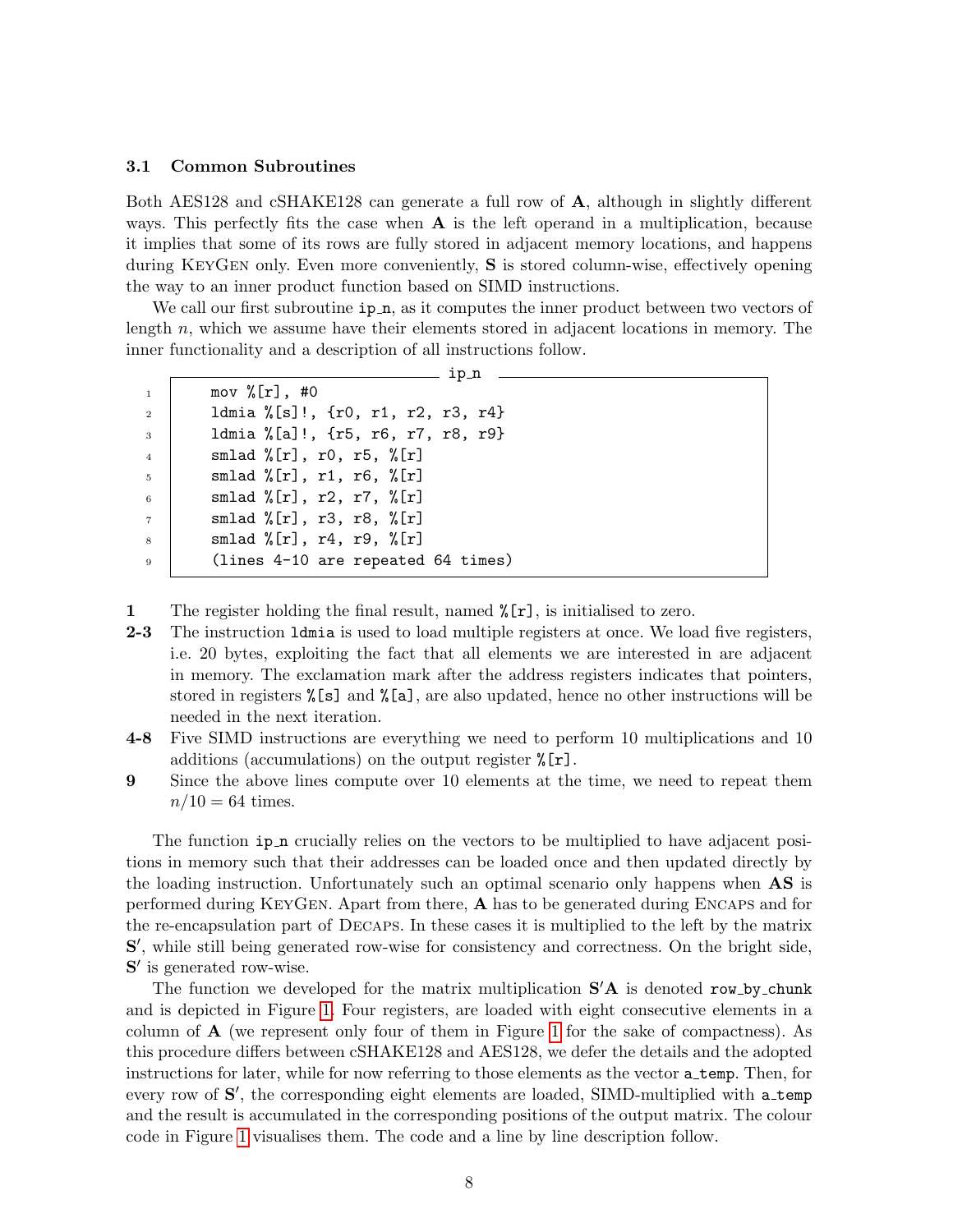<span id="page-8-0"></span>

Fig. 1: Visualisation of the row by chunk function. Circles refer to elements, where for compactness we depicted a temp holding four elements, while in reality it holds eight. Lines show how elements are disposed in memory. Finally, the colour code simply highlights how multiplication by a temp works.

|                 | row_by_chunk                      |
|-----------------|-----------------------------------|
| $\overline{1}$  | mov r0, $\sqrt[n]{[s]}$           |
| <sup>2</sup>    | mov $r9, %[o]$                    |
| $\mathbf{3}$    | 1dmia r0, $\{r5, r6, r7, r8\}$    |
| $\overline{4}$  | ldrh r10, [r9, #0]                |
| $5\overline{5}$ | smlad r10, r1, r5, r10            |
| 6               | smlad r10, r2, r6, r10            |
| $\overline{7}$  | smlad r10, r3, r7, r10            |
| $\mathbf{8}$    | smlad r10, r4, r8, r10            |
| $\overline{9}$  | strh r10, [r9, #0]                |
| 10              | add r0, r0, #1280                 |
| 11              | (lines 3-10 are repeated 8 times) |
|                 |                                   |

- 1 The address of the matrix  $S'$  is held in  $\sqrt[n]{[s]}$ .
- **2** The address of the matrix  $B'$  is held in  $\sqrt[n]{\text{[o]}}$ . We use hard-coded offsets to access the correct position: each element in a column of  $\mathbf{B}'$  is  $2n = 1280$  bytes away from the top element in the same column.
- 3 Four registers are filled with eight elements of S'. Note that we do not use the exclamation mark because we manually modify the address to access non adjacent memory locations (line 10).
- 4 One element of **B'** is loaded: this is a 16-bit value, hence the instruction to load a halfword is used.
- 5-8 Four SIMD instructions are used to perform 8 multiplications and 8 additions (accumulations). We assume the elements of  $a$ -temp are stored in registers  $r1$  up to  $r4$ .
- **9** The partially updated element of  $B'$  is stored back in place.
- 10 The address of S' is shifted by  $2n = 1280$  bytes, therefore it now points to the second row of  $S'$ .
- 11 Lines 3 to 8 are repeated a total of  $\bar{n} = 8$  times, hence partially updating a full column of B'. The only caveat is that after four columns, the register r9 holding the pointer to B' must be updated by  $4 \cdot 2n = 5120$  bytes with an extra add instruction, otherwise the offset would exceed the maximum allowed by the architecture.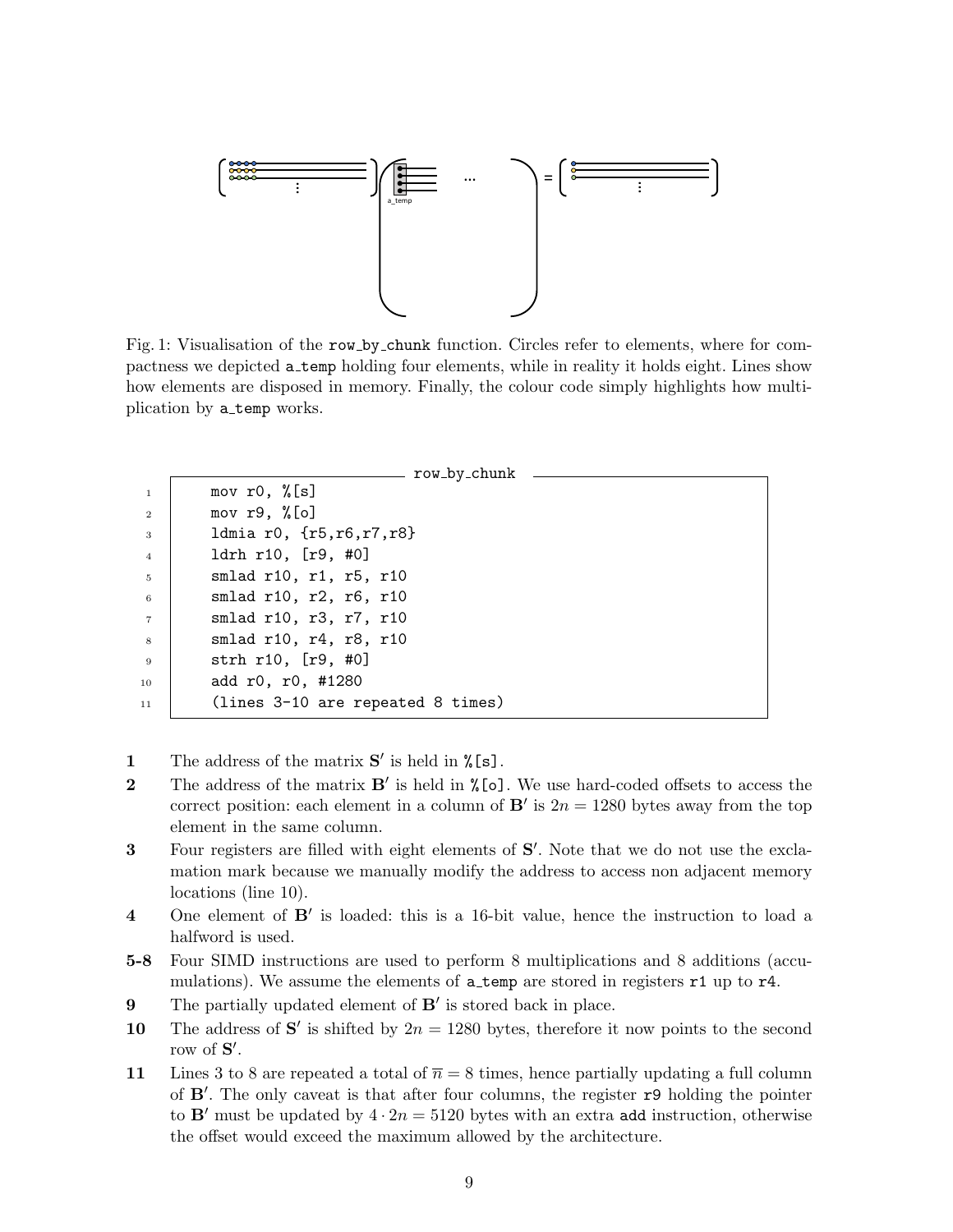<span id="page-9-2"></span>Algorithm 6 AS multiplication

**Input:** Seed seed<sub>A</sub>  $\in \{0,1\}^{128}$ , output vector  $\mathbf{b} \in \mathbb{Z}_q^{n\overline{n}}$  initialised with error matrix **E**, and secret vector  $\mathtt{s} \in \mathbb{Z}_q^{n\overline{n}}.$ Output:  $b \leftarrow b + AS$ . Parameters:  $n = 640, \bar{n} = 8, q = 2^{15}$ . 1: a\_rows  $\leftarrow$   $\left\{0\right\}^{4n}$ 2: for  $0 \leq i < n, i \leftarrow i + 4$  do 3: for  $0 \leq j \leq 4$  do 4: if  $PRNG = AES128$  then 5: for  $0 \leq k \leq n, k \leftarrow k + 8$  do 6:  $\mathbf{p} \leftarrow (i+j)\|k\|0\| \dots \|0 \in \{0,1\}^{128}$ 7:  $a_{\texttt{rows}} + j \cdot n + k \leftarrow \text{AES128}_{\text{seed}_{\mathbf{A}}}(\mathbf{p})$ 8: else if  $PRNG = cSHAKE128$  then 9: <br> a\_rows +  $j \cdot n \leftarrow \text{cSHAKE128}(\text{seed}_{\mathbf{A}} || (2^8 + i + j))$ 10: for  $0 \leq k < \overline{n}$  do 11: **for**  $0 \leq j < 4$  **do** . Unrolled loop 12:  $\mathbf{b}[k + (i + j)\overline{n}] \leftarrow \mathbf{b}[k + (i + j)\overline{n}] + \mathbf{ip} \cdot \mathbf{n}(\mathbf{s} + k \cdot n, \mathbf{a} \cdot \mathbf{rows} + j \cdot n)$ 

### <span id="page-9-0"></span>3.2 Optimising the Matrix Multiplication AS

This setting is straight-forward and we can tackle it independently from the PRNG adopted. The matrix  $\bf{A}$  is the left operand which we store row-wise. We can apply cSHAKE128 as specified in Algorithm [5](#page-5-1) whenever we need a row, while in the case of AES128 we can fix the index  $i$  and run the  $j$ -loop from Algorithm [4.](#page-4-1) Once one or more rows are generated, we can simply run the  $ip_n$  subroutine directly.

In Algorithm [6](#page-9-2) four rows of  $\bf{A}$  are genearted at-a-time, which works slightly different depending if AES128 or cSHAKE128 is being used. In the first case, an extra loop over the columns, eight by eight, is needed; while the latter PRNG generates full rows straight away. Next, we multiply each of the generated rows by all columns of S and accumulate the output vector. Note that ip n returns a value, which is added in to b.

### <span id="page-9-1"></span>3.3 Optimising the Matrix Multiplication  $S'A$

In the setting of the matrix multiplication  $S'A$  it is crucial to understand how A is placed in memory and how AES128 differs from cSHAKE128. The row\_by\_chunk subroutine assumes eight consecutive elements in a column of  $A$ , which do need to be adjacent in memory, are stored in the  $a$ -temp array. Next, this is multiplied by corresponding portions of  $S'$ , accumulated and stored directly in memory. We denote the portion of A being generated each time as **a\_cols**, which is the counterpart of **a\_rows** from Section [3.2.](#page-9-0)

Figure [2](#page-10-0) visualises the process in both the AES128 (left) and the cSHAKE128 (right) cases. In the former, a  $n \times 8$  submatrix is generated by performing the whole *i*-loop with a fixed  $j$  in Algorithm [4.](#page-4-1) Performing the same operation with an incremented  $j$  yields to the next submatrix, hence shifting a cols to the right by 8 positions. Since cSHAKE128 can only generate full rows a cols is simply filled with the first eight of them (only four are shown for compactness). Dashed arrows show in which direction a cols moves in both cases. Note that Figure [2](#page-10-0) represents only four elements in a temp for compactness.

Once **a** cols is generated and stored, values corresponding to **a** temp have to be loaded to be used by row by chunk. This is where cSHAKE128 and AES128 differ: a temp contains eight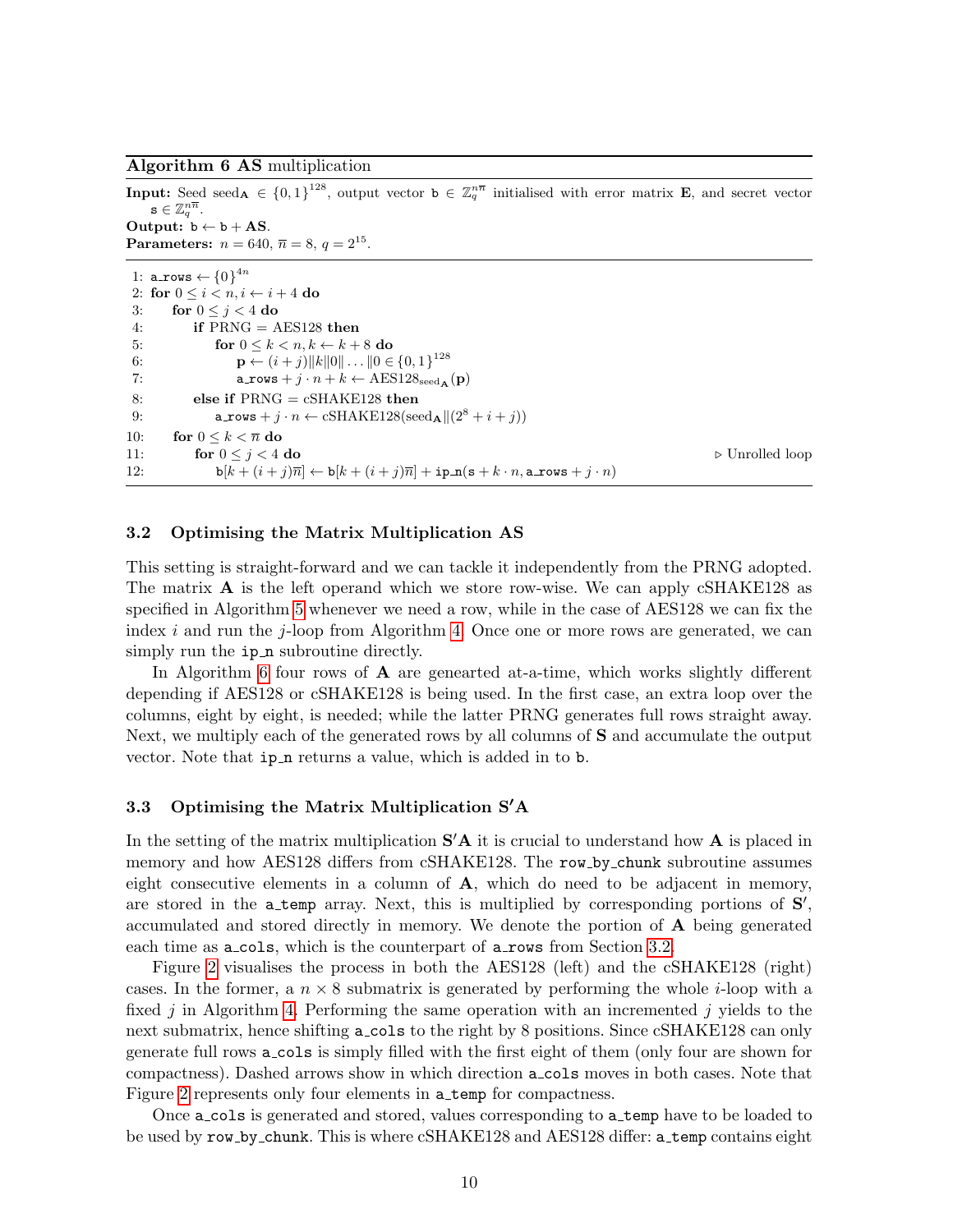<span id="page-10-0"></span>

Fig. 2: The matrix  $\bf{A}$  as generated and accessed by AES128 (left) and cSHAKE128 (right). Dashed arrows show in which order **a\_cols** moves to different portions of **A**.

consecutive values in one column, and moves to the next column for the next iteration. Once there are no more columns available in **a\_cols**, **a\_temp** jumps to the subsequent eight rows. Such a wrap around happens after 8 columns for AES128 and n columns for cSHAKE128. In particular, in the former case a temp jumps more often, but the next eight rows are present in memory; in the latter a temp covers the full eight rows present in memory, then a cols has to be filled with other eight rows. The following ARM assembly snippet illustrates how we dealt with such a discrepancy.

|                | load_a_temp                                                                          |
|----------------|--------------------------------------------------------------------------------------|
| $\mathbf{1}$   | _________aes__________ ___________cshake_________                                    |
| $\overline{2}$ | ldrh r1, $[\%$ [a], #0]   ldrh r1, $[\%$ [a], #0]                                    |
| 3              | ldrh r5, [%[a], #16]   ldrh r5, [%[a], #1280]                                        |
| $\overline{4}$ | bfi r1, r5, #16, #16   bfi r1, r5, #16, #16                                          |
| 5              | ldrh r2, [%[a], #32]   ldrh r2, [%[a], #2560]                                        |
| 6              | ldrh r5, [%[a], #48]   ldrh r5, [%[a], #3840]                                        |
| $\overline{7}$ | bfi r2, r5, #16, #16   bfi r2, r5, #16, #16                                          |
| 8              | add %[a], %[a], #5120                                                                |
| - 9            | 1drh r3, $[\frac{6}{12}, \frac{464}{1} ]$   1drh r3, $[\frac{6}{12}, \frac{40}{12}]$ |
| 10             | ldrh r5, [%[a], #80]   ldrh r5, [%[a], #1280]                                        |
| 11             | bfi r3, r5, #16, #16   bfi r3, r5, #16, #16                                          |
| 12             | ldrh r4, [%[a], #96]   ldrh r4, [%[a], #2560]                                        |
| 13             | ldrh r5, [%[a], #112]   ldrh r5, [%[a], #3840]                                       |
| 14             | bfi r4, r5, #16, #16   bfi r4, r5, #16, #16                                          |

The code snippet load a temp reports both AES128 (left) and cSHAKE128 (right) versions, with differences highlighted in red. Starting from the address stored in %[a], even positions are loaded to the bottom half of each register, while odd ones are first loaded to the bottom half of the temporary register r5 and subsequently moved to the top half of the designated register (r1 up to r4) thanks to the bfi instruction. Such a procedure is common to both halves of the snippet.

What differs is the offset when loading values from  $\chi$ [a]. In the case of AES128 (left) the offset among values in the same column is a multiple of 16 bytes because **a** cols is a  $n \times 8$ submatrix of **A**. Instead, elements in the same column of **a\_cols** when cSHAKE128 is used are  $2n = 1280$  bytes apart from each other, hence offsets in the right half of the snippet are multiples of 1280 (cf. Figure [2\)](#page-10-0). This introduces an extra complication: offsets are not allowed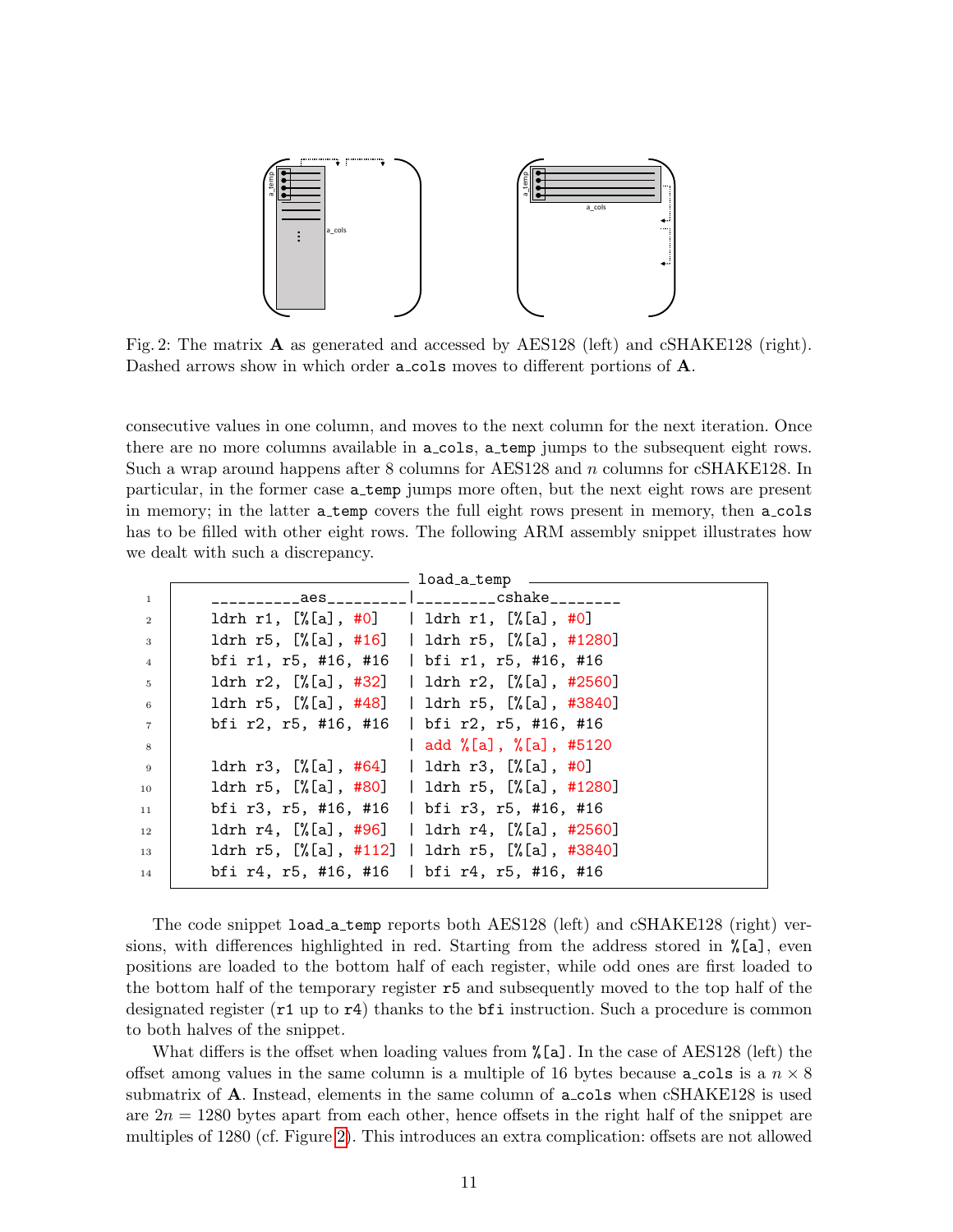<span id="page-11-1"></span>Algorithm  $7 S/A$  multiplication

|     | <b>Input:</b> Seed seed <sub>A</sub> $\in \{0,1\}^{128}$ , output vector bp $\in \mathbb{Z}_a^{n\overline{n}}$ initialised with error matrix <b>E'</b> , and secret vector |                                |  |  |  |  |  |
|-----|----------------------------------------------------------------------------------------------------------------------------------------------------------------------------|--------------------------------|--|--|--|--|--|
|     | $\texttt{sp} \in \mathbb{Z}_q^{nn}.$                                                                                                                                       |                                |  |  |  |  |  |
|     | Output: $bp \leftarrow bp + S'A$ .                                                                                                                                         |                                |  |  |  |  |  |
|     | <b>Parameters:</b> $n = 640$ , $\bar{n} = 8$ , $q = 2^{15}$ .                                                                                                              |                                |  |  |  |  |  |
|     | 1: a_cols $\leftarrow \{0\}^{8n}$                                                                                                                                          |                                |  |  |  |  |  |
|     | 2: for $0 \leq k \leq n, k \leftarrow k + 8$ do                                                                                                                            |                                |  |  |  |  |  |
| 3:  | if $PRNG = AES128$ then                                                                                                                                                    |                                |  |  |  |  |  |
| 4:  | for $0 \leq i \leq n$ do                                                                                                                                                   |                                |  |  |  |  |  |
| 5:  | $\mathbf{p} \leftarrow i   k   0 \dots 0 \in \{0, 1\}^{128}$                                                                                                               |                                |  |  |  |  |  |
| 6:  | $\texttt{a-cols} + 8 \cdot i \leftarrow \text{AES128}_{\text{seed}\,\text{A}}(\textbf{p})$                                                                                 |                                |  |  |  |  |  |
| 7:  | for $0 \leq i \leq n, i \leftarrow i + 8$ do                                                                                                                               |                                |  |  |  |  |  |
| 8:  | for $0 \leq i \leq 8$ do                                                                                                                                                   |                                |  |  |  |  |  |
| 9:  | $\mathtt{a}$ _temp $\leftarrow$ load_a_temp(a_cols + $8 \cdot i + j$ )                                                                                                     |                                |  |  |  |  |  |
| 10: | row_by_chunk(sp + i, a_temp, bp + $k + j$ )                                                                                                                                |                                |  |  |  |  |  |
| 11: | else if $PRNG = cSHAKE128$ then                                                                                                                                            |                                |  |  |  |  |  |
| 12: | for $0 \leq j \leq 8$ do                                                                                                                                                   | $\triangleright$ Unrolled loop |  |  |  |  |  |
| 13: | $\texttt{a_cols} + j \cdot n \leftarrow \text{cSHAKE128}(\text{seed}_{\mathbf{A}}    (2^8 + k + j))$                                                                       |                                |  |  |  |  |  |
| 14: | for $0 \leq i \leq n$ do                                                                                                                                                   |                                |  |  |  |  |  |
| 15: | $\mathtt{a}\_\mathtt{temp} \leftarrow \mathtt{load}\_\mathtt{a}\_\mathtt{temp}(\mathtt{a}\_\mathtt{cols} + i)$                                                             |                                |  |  |  |  |  |
| 16: | row_by_chunk(sp + k, a_temp, bp + i)                                                                                                                                       |                                |  |  |  |  |  |
|     |                                                                                                                                                                            |                                |  |  |  |  |  |

to exceed 4095, hence we have to spend an extra add instruction, highlighted in red, to make the address in %[a] point to the first position of the fourth row.

Algorithm [7](#page-11-1) incorporates both AES128 and  $cSHAKE128$  variants of the  $S'A$  multiplication. We denoted by load a temp aes and load a temp cshake the two halves of the load a temp snippet. Once the appropriate values are loaded, the row by chunk function is applied. Note that it does not return any value, as the memory location of bp is an input, hence results are immediately stored back. Loop structures make sure that submatrices are traversed in the correct order, depending on the situations.

# <span id="page-11-0"></span>3.4 Small Matrix Multiplication Optimisations

Multiplications involving  $\bf{A}$  are by far the most time consuming. There are however multiplications between smaller matrices ( $\overline{n} \times n$  and vice-versa) which take a much smaller portion of the overall computation time, but can still benefit from some of the subroutines outlined in Section [3.1.](#page-7-0)

During DECAPS, the function  $ip_n$  can be used to efficiently perform  $B'S$ , since both matrices are conveniently stored in memory. Differently than before, they are fully present in memory, and the matrix  $B'$  is not initialised to an error matrix because it comes from the ciphertext. The result of multiplication is therefore saved in a different vector and is later subtracted from C using a different function.

Algorithm [8](#page-12-1) shows how to use  $ip_n$  for the **B'S** multiplication. Effectively we efficiently perform the inner product along the bigger dimension n, while the two smaller dimensions  $\overline{n}$ are taken care in a loop and in an unrolled fashion.

Similarly, we can compute the function  $V \leftarrow S'B + E''$  in both ENCAPS and DECAPS using the row-by-chunk function. In this case, **B** is a  $n \times 8$  matrix stored row-wise, precisely like **a** cols in the AES128 case because  $\bar{n} = 8$ . It is worth noticing that **B** is generated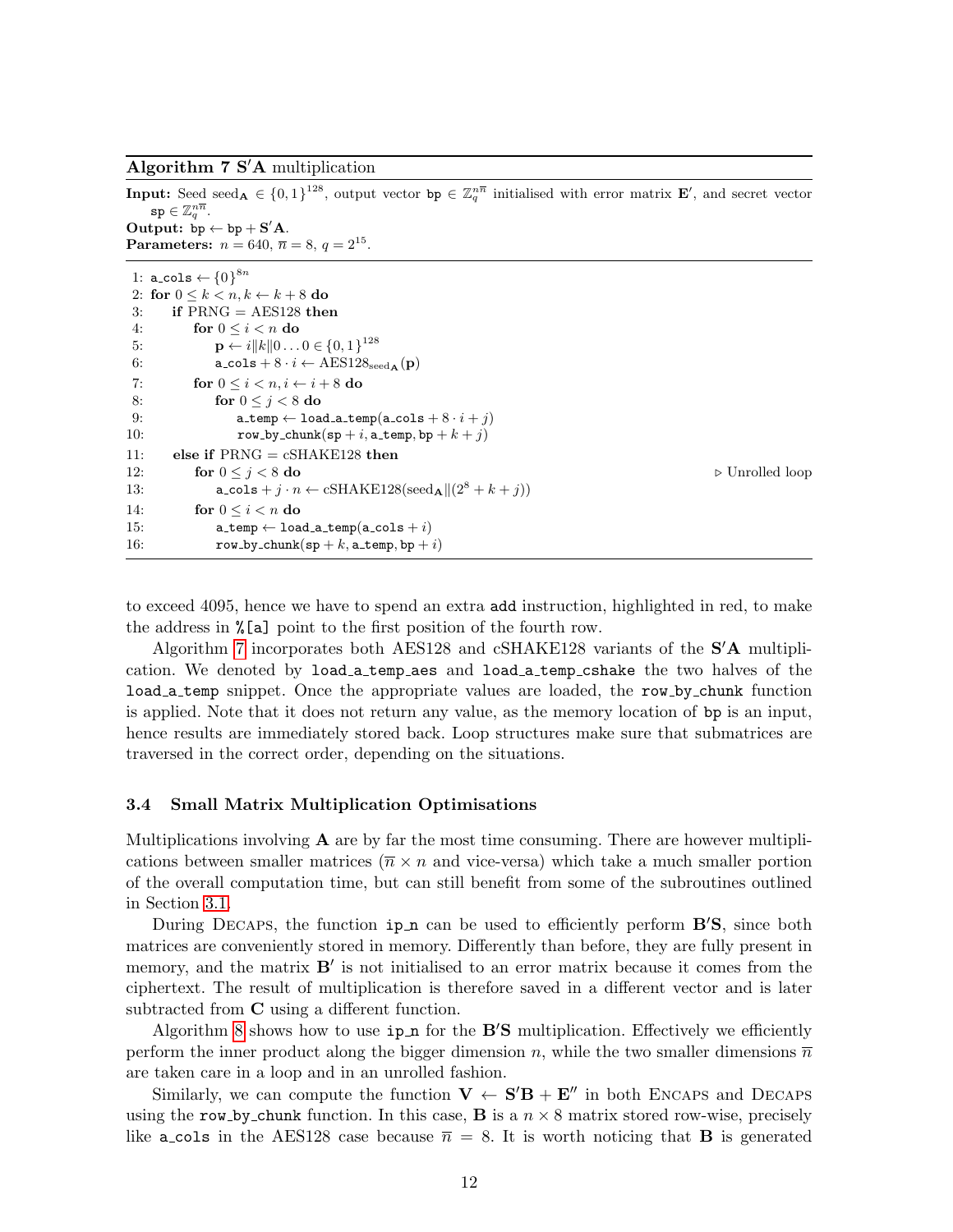#### <span id="page-12-1"></span>Algorithm  $8 \text{ B'S multiplication}$

**Input:** Uninitialised output vector out  $\in \mathbb{Z}_q^{\overline{n}\overline{n}}$ , vectors  $b$ p,  $s \in \mathbb{Z}_q^{n\overline{n}}$  containing  $B'$  and  $S$ , respectively. Output: out  $\leftarrow$  B'S. **Parameters:**  $n = 640, \bar{n} = 8, q = 2^{15}$ .

1: for  $0 \leq i < \overline{n}$  do 2: for  $0 \le j \le 8$  do  $\triangleright$  Unrolled loop 3:  $\text{out}[i \cdot \overline{n} + j] \leftarrow \text{ip\_n}(\text{bp} + in, \text{s} + j \cdot n)$ 

#### <span id="page-12-2"></span>Algorithm  $9 S'B$  multiplication

**Input:** Output vector  $\mathbf{v} \in \mathbb{Z}_q^{\overline{nn}}$  initialised with elements of  $\mathbf{E}''$ , vectors  $\mathbf{b}, \mathbf{sp} \in \mathbb{Z}_q^{\overline{n}}$  containing **B** and  $\mathbf{S}'$ , respectively. Output:  $v \leftarrow v + S'A$ .

Parameters:  $n = 640, \bar{n} = 8, q = 2^{15}$ .

1: for  $0 \leq i \leq n, i \leftarrow i + 8$  do 2: for  $0 \leq j < \overline{n}$  do 3: b\_temp  $\leftarrow$  load\_a\_temp\_aes(b + 8i + j) 4: row\_by\_chunk(sp + i, b\_temp,  $v + j$ )

during KEYGEN, being it part of the public key, and then used both in ENCAPS and DECAPS as rightmost operand in matrix multiplications. Therefore a column-wise layout in memory would be more beneficial, but we do not explore this idea further being the impact on the overall computation time too marginal. Algorithm [9](#page-12-2) shows the pseudocode, which is exactly the same as in lines 6 to 9 of Algorithm [7.](#page-11-1)

We postpone the showcase of performances our optimisations achieve to Section [5,](#page-14-0) where a unified view on benchmarks, together with comparisons with other relevant works, will be given. In the coming section, instead, we focus our attention on how  $\bf{A}$  is generated. So far we have been compliant with the design choices in the specification of FrodoKEM-640 [\[10\]](#page-19-0), and optimised the usage of AES128 and cSHAKE128 inside matrix multiplications. We are about to offer an alternative o them greatly outperforming both.

# <span id="page-12-0"></span>4 Faster PRNG for A: xoshiro128∗∗

Generating the large matrix A is typically problematic on embedded devices. More generally, the competitiveness of FrodoKEM-640 on any device is hampered by the need to deal with big matrices rather than small polynomials, as happens in its ring and module variants.

A step in the right direction has already been taken with the design choice of expanding true randomness with a PRNG. When it comes to generating large matrices, both randomness cost and performance improve. Setting aside the unavoidable cost of generating a seed from random, the next question is which PRNG to choose. As we pointed out several times, this choice impacts on how portions of a matrix are actually generated, thus on performance.

To remedy the performance penalty incurred by FrodoKEM-640 for generating  $\mathbf{A}$ , we propose a third option for the PRNG in this section by challenging the need for a cryptographically secure PRNG to generate a public matrix. The purpose of cryptographically secure PRNGs is to provide streams of pseudorandom numbers achieving some form of security. When the seed of the sequence is secret, an adversary learning the first k bits should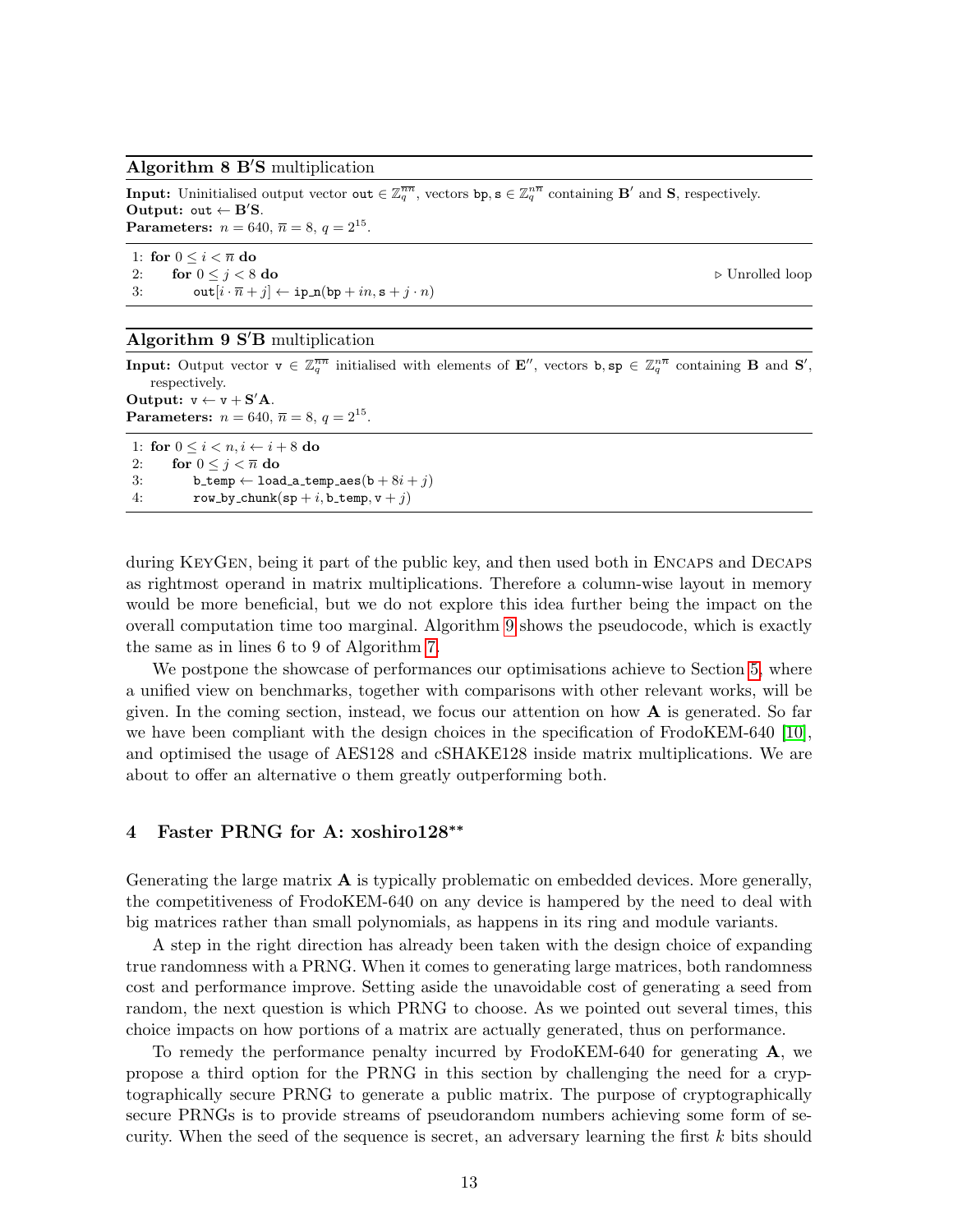<span id="page-13-0"></span>Algorithm 10 xoshiro128∗∗

**Input:** State  $s \in (\{0, 1\}^{32})^4$ . **Output:** Pseudorandom number  $r \in \{0,1\}^{32}$ . Parameters: None.

1:  $r \leftarrow (((\mathbf{s}[0] \cdot 5) << 7) \vee ((\mathbf{s}[0] \cdot 5) >> 25)) \cdot 9$ 2:  $t \leftarrow s[1] << 9$ 3:  $s[2] \leftarrow s[2] \oplus s[0]$ 4:  $s[3] \leftarrow s[3] \oplus s[1]$ 5:  $s[1] \leftarrow s[1] \oplus s[2]$ 6:  $\mathbf{s}[0] \leftarrow \mathbf{s}[0] \oplus \mathbf{s}[3]$ 7:  $s[2] \leftarrow s[2] \oplus t$ 8:  $s[3] \leftarrow (s[3] \leq 11) \vee (s[3] \geq 21)$ 9: return  $r$ 

not be able to predict the  $(k + 1)$ th bit. If the internal state is compromised, reverting the computation upstream until the seed is disclosed should also be infeasible.

Therefore, the whole point of a cryptographically secure PRNG is that, as long as something inside remains secret, be it the seed or some internal state, an adversary cannot tell the difference between the output stream and a truly random sequence, nor recover anything that would allow reconstructing part of the sequence. Crucially, disclosing the secret reveals the deterministic nature of the sequence, hence making any security notion useless.

For the above reasons, we suggest the usage of a non-cryptographic PRNG over a secure one for the generation of the public matrix  $\bf{A}$ , whose seed is part of the public key. This is advantageous because non-cryptographic PRNGs are usually faster and have smaller internal states, since they are only designed to achieve good statistical properties. The latter is still a stringent property of A, as clear patterns and other generic statistical weaknesses could potentially weaken the underlying LWE problem.

### 4.1 Description of xoshiro128∗∗

We propose to use xoshiro128∗∗ [\[2\]](#page-19-9) as the designated PRNG for our implementation in FrodoKEM-640. There are several reasons behind this decision. As the name says, it has a 128 bit state, which is precisely the length of  $\see d_{A}$ . Moreover, the state is seen as an array of four 32 bit values, which matches the word size of the target architecture. However, larger versions achieving the same statistical properties are available [\[2\]](#page-19-9).

Statistical quality and performance are the main advantages of xoshiro128∗∗. The design is inspired by the xorshift family of PRNGs [\[9\]](#page-19-10), which are linear functions and therefore do not always pass all statistical tests. To fix this issue a *scrambler* is used, that is to say a non-linear layer to avoid linear dependencies in output. The authors of xoshiro128∗∗ use a sequence of multiplication-rotation-multiplication operations called a ∗∗ scrambler, hence the name xoshiro128<sup>∗∗</sup>. One word of the state is multiplied by constants of the form  $2<sup>s</sup> + 1$  and rotated. Constants are chosen to be efficiently implemented as one shift and one addition. Algorithm [10](#page-13-0) shows the pseudocode of xoshiro128∗∗, where << and >> indicate left and right rotations, respectively. Firstly the output of the current iteration  $r$  is computed, then the internal state s is updated.

Outputs of xoshiro128∗∗ achieve very good statistical quality. According to the original publication [\[2\]](#page-19-9), xoshiro128∗∗ passes the BigCrush test from the TestU01 suite [\[7\]](#page-19-11). It is in fact one of the fastest doing so. On top of that, the authors designed a test to discover statistical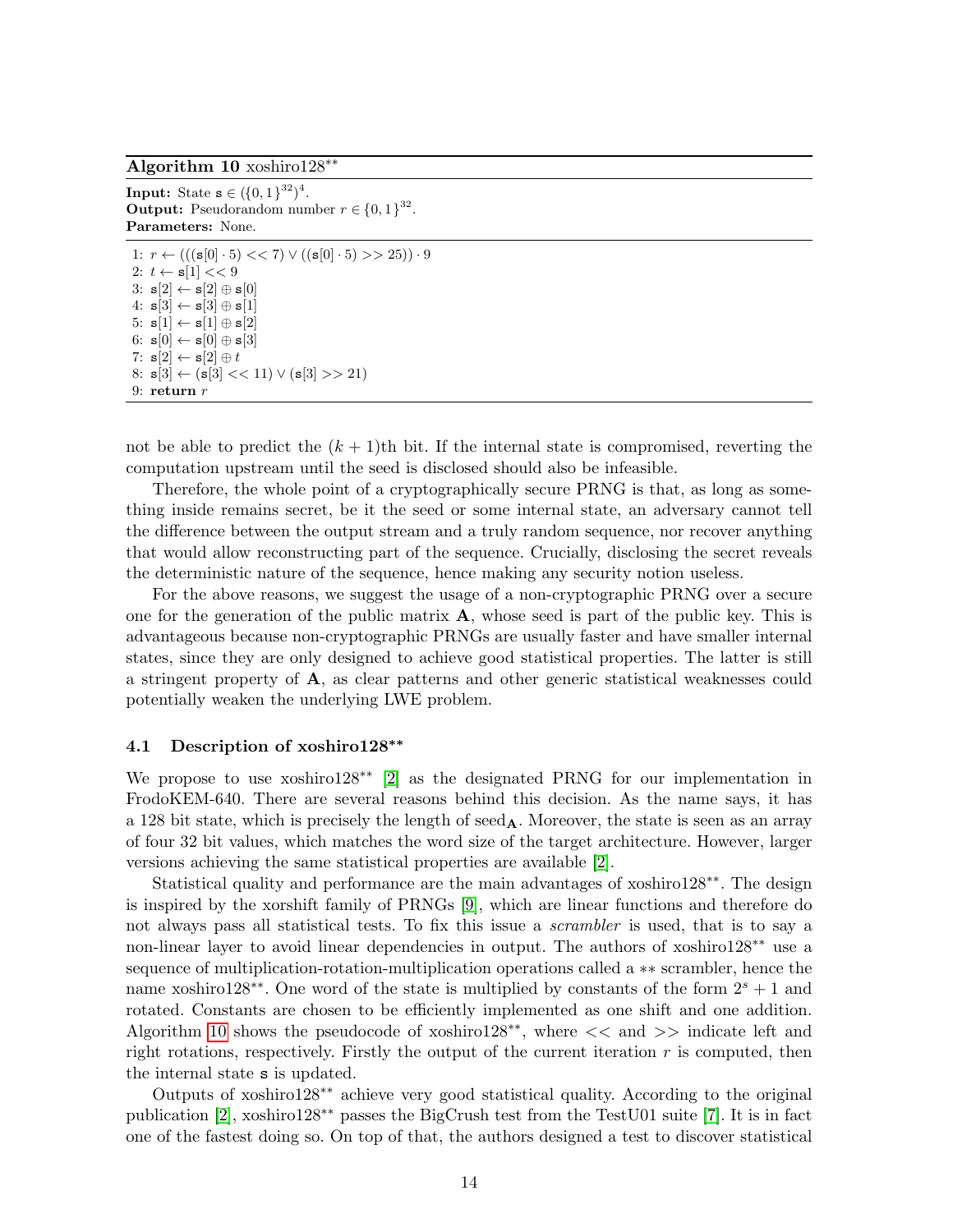bias in the Hamming weight of w-bit words generated by a PRNG, showing that xoshiro128∗∗ and closely related PRNGs succeed.

# 4.2 Frodo and xoshiro128∗∗, Love at First Sight

We used xoshiro128<sup>∗∗</sup> to generate **A** inside Frodo. We left everything else as it was, including the fact that  $cSHAKE128$  is used to generate seed<sub>A</sub> and all secret and error matrices. For the latter, security of the PRNG is indeed mandatory, as the seeds are supposed to be kept secret. In the case of  $\seed_{A}$ , adopting a cryptographically secure PRNG fed with true randomness makes sure that tampering with the seed of  $A$  is not feasible, and that xoshiro128<sup>\*\*</sup> is seeded correctly. Since an adversary does not choose nor can tamper with the seed, statistical quality harming the underlying LWE security is the only potential problem. Since xoshiro128∗∗ has very good statistical properties [\[2\]](#page-19-9), no such issue holds.

We opted for changing the order in which  $\bf{A}$  is stored in memory: instead of having row values adjacent in memory, we generate  $A$  column-wise. This is motivated by the fact that the former convention is only convenient in KeyGen, while being problematic for Encaps and Decaps. This way, the situation is reverted.

Column-wise layout in memory has another advantage: its symmetry with respect to the AES128 and cSHAKE128 generate A. We can therefore simply swap the subroutines described in Section [3.1](#page-7-0) for the multiplications by  $\mathbf{A}$ : ip  $\mathbf{n}$  can be used for  $\mathbf{S}'\mathbf{A}$  and row by chunk can be used in AS. The former returns a value, which is then added to the output matrix in the wrapping C code, but note that the latter stores results directly to memory. Therefore there is one caveat to take care of:  $row_by$ -chunk was originally designed to output  $B'$ , which is saved in rows of length n, while here we want it to output **B**, whose rows are of length  $\overline{n} = 8$ . A simple change of offsets in the loading and storing instructions is then enough to solve the issue.

We realised three implementations: a first one in portable C where  $\bf{A}$  is fully pre-generated, an implementation in portable  $C$  where  $A$  is generated and multiplied on-the-fly which we use as our reference, and finally our optimised implementation.

In the next section we describe how we benchmarked our optimised xoshiro128∗∗ implementation only, alongside with reference and optimised implementations from Section [3.](#page-6-0) We provide several metrics to understand and, more importantly, contextualise results. Finally we compare our work with existing papers in the literature.

### <span id="page-14-0"></span>5 Results and Comparison with Previous Works

Benchmarks are never straightforward to carry out, and interpreting their results to derive recommendations is an even more delicate task. In this section we collect all performance results of our implementations, as well as compare them with relevant previous works.

As we mentioned in Section [2,](#page-2-0) the default clock frequency of our target development board is 168 MHz. However when the main interest is how the implementation of a specific function performs, i.e. how many clock cycles the operations in that function take, then it is useful to run benchmarks at a lower clock frequency to compensate for memory accesses. If there are any inside the benchmarked function, the final number of clock cycles computed at a normal frequency might not be representative, as a good part of them might have been simply wasted by the function waiting for memory to retrieve the queried values. Memory is indeed notoriously slower than the microprocessor. On the other hand, not contextualising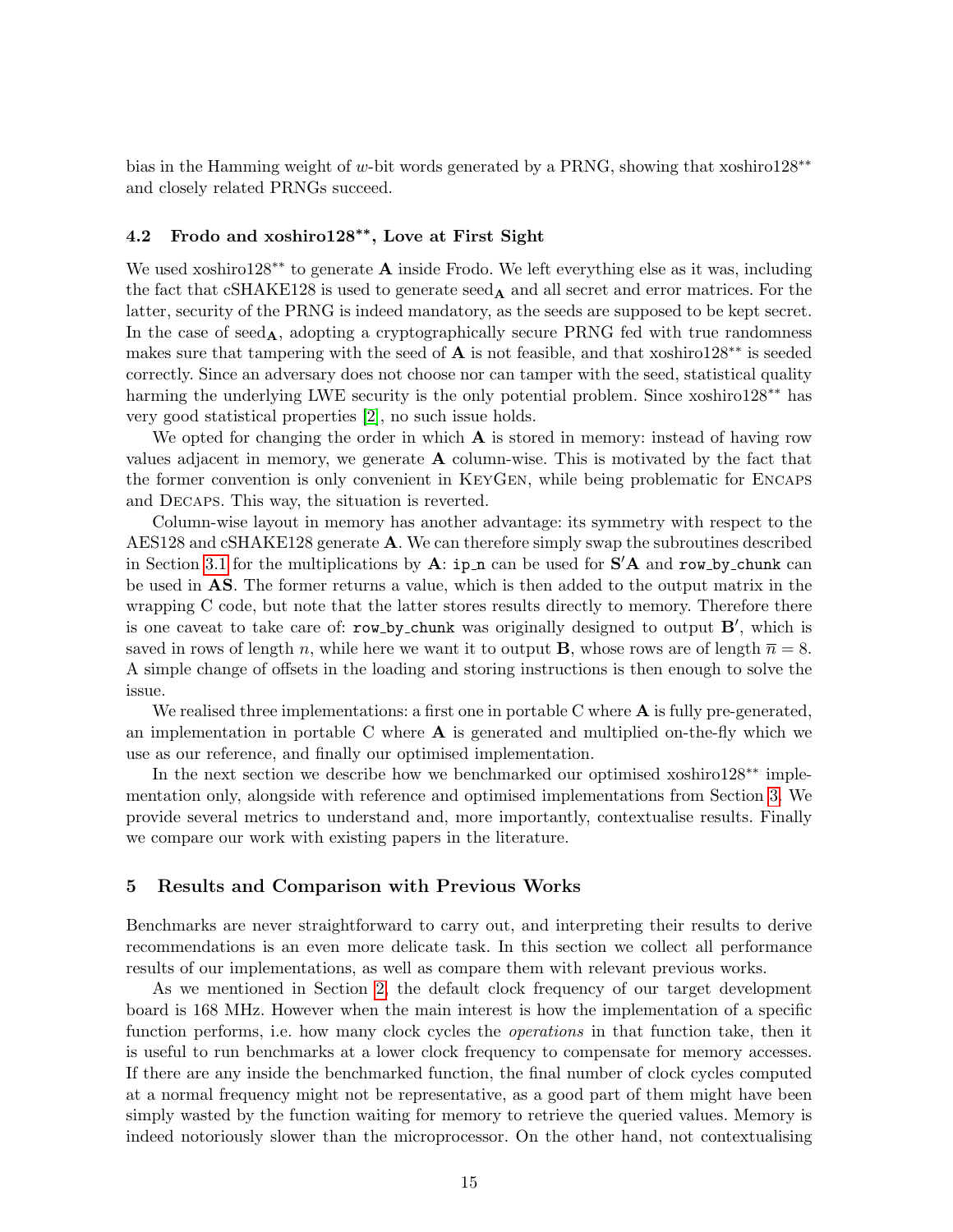<span id="page-15-0"></span>

| Function      | cSHAKE128     |              | AES128        |               | $xoshiro128**$ |
|---------------|---------------|--------------|---------------|---------------|----------------|
|               | Ref[10]       | This work    | Ref[10]       | This work     | This work      |
| <b>KEYGEN</b> | 99, 762, 353  | 88, 288, 589 | 105, 892, 559 | 95, 593, 272  | 14, 205, 132   |
| <b>ENCAPS</b> | 118, 213, 358 | 92, 814, 363 | 110, 258, 517 | 99, 800, 669  | 14, 927, 835   |
| <b>DECAPS</b> | 118,686,081   | 93, 776, 021 | 110, 699, 504 | 100, 7471, 40 | 15, 731, 086   |

Table 1: Cycle counts averaged over 100 executions and obtained at 168 MHz.

benchmarks at a lower frequency is equally, if not more, misleading, and can yield to erroneous conclusions on the actual performance.

The STM32F407 development board offers a very neat and simple way of precisely computing cycle count, thanks to the Data Watchpoint and Trace (DWT) registers. We reset and read the DWT CYCCNT register around functions to benchmark to have a confident measure of how many cycles they took. We use the default 168 MHz clock frequency for benchmarking time of algorithms, and the lower 24 MHz when benchmarking cycle count of internal operations. This seems to be a popular choice in the literature [\[3,](#page-19-4)[4,](#page-19-6)[5\]](#page-19-5), thus making comparisons fairer.

We compare our implementations against the portable C implementation of FrodoKEM-640 denoted as "optimised" in the official specifications [\[10\]](#page-19-0). The "reference" implementation cannot possibly fit in our setup because **A** is fully generated, and it would occupy  $2n^2 = 819,200$ bytes of memory, i.e. 800 KB against the 192 KB available. The "optimised" implementation, instead, generates and multiplies chunks of  $\bf{A}$  on-the-fly. Since the latter is the only official implementation we can refer to for benchmarking purposes, we call it reference for the rest of the paper.

We use the same implementation of cSHAKE128 as in the PQM4 framework [\[5\]](#page-19-5), which has been optimised in ARM assembly. Since AES128 is not part of the framework, we opted for the Schwabe and Stoffelen [\[12\]](#page-19-8) implementation, also optimised for the ARM Cortex-M4 and used by Howe et al. [\[3\]](#page-19-4) too. Finally, we deploy the implementation of xoshiro128∗∗ in C code, available at <http://xoshiro.di.unimi.it/xoshiro128starstar.c>.

# 5.1 Benchmarks at 168 MHz

We benchmark both the reference [\[10\]](#page-19-0) and our optimised implementations of FrodoKEM-640 for all three PRNGs. We set the clock frequency to the default 168 MHz, and execute the whole protocol 100 times, measuring cycle counts of KEYGEN, ENCAPS and DECAPS each time. Results are shown in Table [1.](#page-15-0)

Overall, we improve the cycle counts of FrodoKEM-640 on the ARM Cortex-M4 by 18.4% when using cSHAKE128, and by  $9.4\%$  when using AES128. However, our optimised implementation using xoshiro128∗∗ is on average 84.3% faster than the above two, which is emblematic of how many cycles are spent in the generation of a publicly known matrix whose only goal is to look random.

We can fairly accurately estimate the time taken by FrodoKEM-640 in the three cases by dividing the total cycle count in Table [1](#page-15-0) by  $168 \cdot 10^6$  to obtain a time expressed in seconds. Our optimised implementations take around 1.64 seconds when cSHAKE128 is adopted, 1.76 second with AES128 and 0.27 seconds with xoshiro128<sup>\*\*</sup>.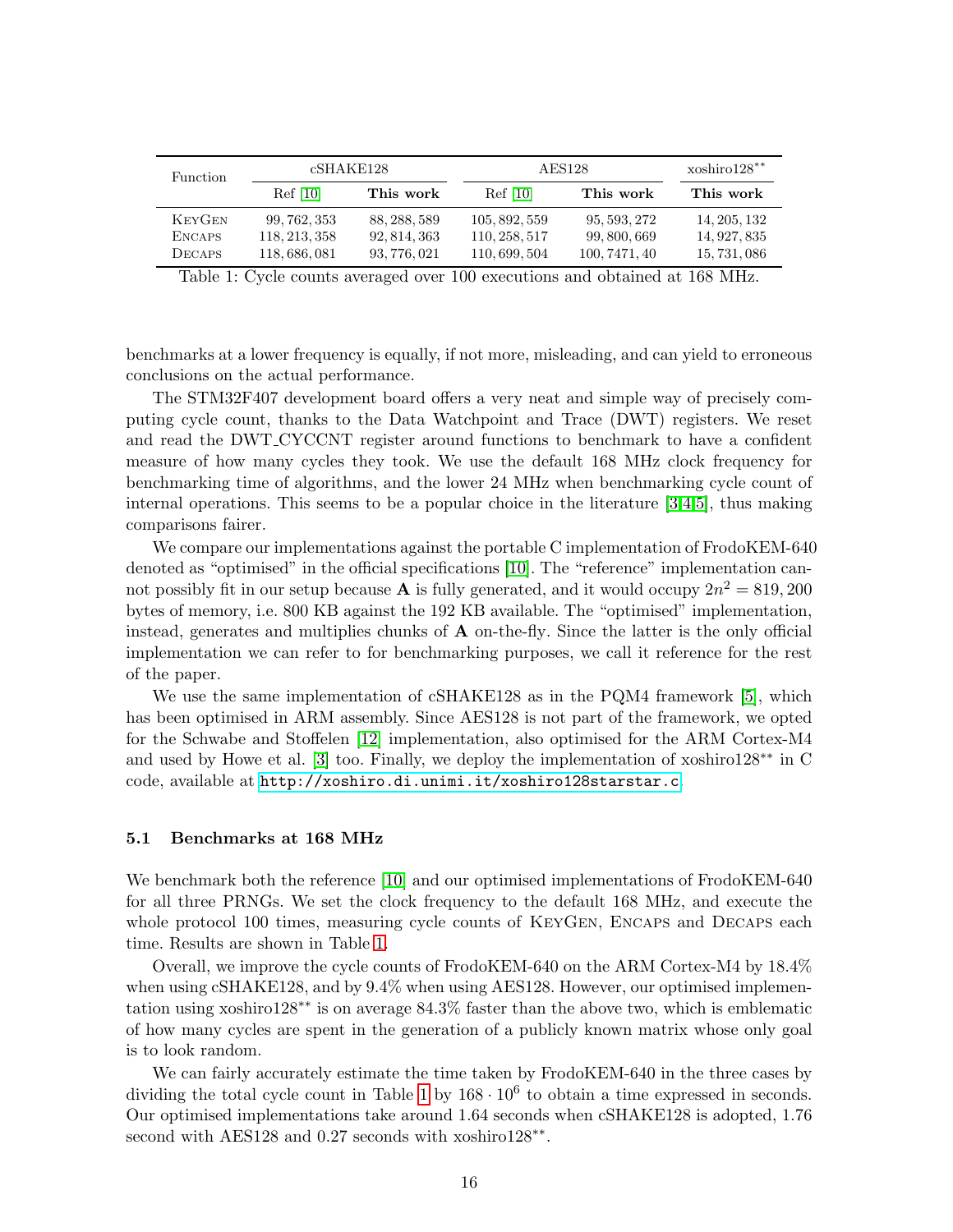<span id="page-16-0"></span>

| <b>Function</b> | cSHAKE128     |              | <b>AES128</b> |              | xoshiro128** |
|-----------------|---------------|--------------|---------------|--------------|--------------|
|                 | Ref [10]      | This work    | Ref[10]       | This work    | This work    |
| AS              | 90, 053, 180  | 78, 068, 108 | 48, 764, 566  | 38, 449, 619 | 10, 811, 476 |
| Gen. A          | 73, 612, 819  | 71, 948, 659 | 32, 315, 402  | 32, 327, 961 | 2,867,639    |
| Mult.           | 16, 423, 218  | 6, 114, 896  | 16, 423, 218  | 6, 114, 896  | 7,527,058    |
| S'A             | 105, 905, 509 | 80, 789, 865 | 50, 544, 249  | 40, 292, 651 | 9, 192, 436  |
| Gen. $A$        | 73, 614, 739  | 73, 615, 219 | 32, 469, 159  | 32, 469, 079 | 3,072,351    |
| Mult.           | 35, 955, 867  | 7, 578, 258  | 17, 240, 744  | 7, 041, 221  | 6, 115, 378  |
| <b>KEYGEN</b>   | 93, 301, 265  | 81, 299, 689 | 52, 012, 652  | 41, 681, 042 | 14, 042, 899 |
| <b>ENCAPS</b>   | 111, 616, 496 | 86, 255, 368 | 56, 255, 552  | 45, 758, 155 | 14, 657, 940 |
| DECAPS          | 112, 084, 038 | 87, 212, 153 | 56, 684, 122  | 46, 720, 217 | 15, 456, 163 |

Table 2: Cycle count of the reference and our optimised implementations, obtained at 24 MHz and with data cache disabled.

### 5.2 Benchmarks at 24 MHz

For the second part of our results showcase, we downclock the microprosessor to 24 MHz, because we are interested in studying the number of cycles taken by our implementations to perform its operations, thus excluding time spent waiting for memory from the picture. On top of this, we also disable data cache: this forces the Schwabe and Stoffelen [\[12\]](#page-19-8) implementation of AES128 to run in constant time, and slightly simplifies the flow of execution. Since memory is not a bottleneck at this clock frequency, keeping data in cache is not beneficial anyway.

Table [2](#page-16-0) summarises results of all our implementations, in terms of clock cycles measured at 24 MHz and with data cache disabled. Several aspects are worth noticing. When it comes to the official PRNGs, our multiplication routines improve the reference ones by between 59.2%  $(S'A$  with AES128) and 78.9%  $(S'A$  with cSHAKE128). The most prominent fact about our version using xoshiro $128$ <sup>∗∗</sup>, instead, is the immensely better generation of A: within the AS multiplication, it takes 91.1% less cycles than AES128 and 96.0% less than cSHAKE128.

A further point of interest, which backs up our initial discussion on benchmarking at different clock frequencies, is in the performance in clock cycles of AES128 at 24 MHz in Table [2](#page-16-0) when compared to those listed in Table [1](#page-15-0) at 168 MHz. Despite the former numbers are smaller than those of cSHAKE128, FrodoKEM-640 turns out to be slightly slower when using AES128. This is explained by the crucial role that memory access plays in AES128, being based on tables, which is in turns almost neglected by counting cycles at 24 MHz.

We omitted matrix multiplications between small matrices from Table [2,](#page-16-0) as they do not depend on the PRNG. We improved also in this area:  $S'B$  passed from 369, 439 cycles to 111, 103 (69.9% better), while  $\bf{B}'S$  from 410, 222 to only 84, 461 (79.4% better).

#### 5.3 Comparison with Previous Works

There are two relevant previous works we can compare our results against. The first one is the PQM4 project [\[5\]](#page-19-5), which we also used as a framework to embed and evaluate our code on the board. Secondly, Howe et al. [\[3\]](#page-19-4) also recently proposed an implementation of Frodo on the same microcontroller. Table [3](#page-17-0) compares the cycle counts of KeyGen, Encaps, Decaps, as well as of some internal functions, across different PRNGs. All numbers, from all sources, have been obtained on the same board running at 24 MHz. Howe et al. [\[3\]](#page-19-4) also disabled data cache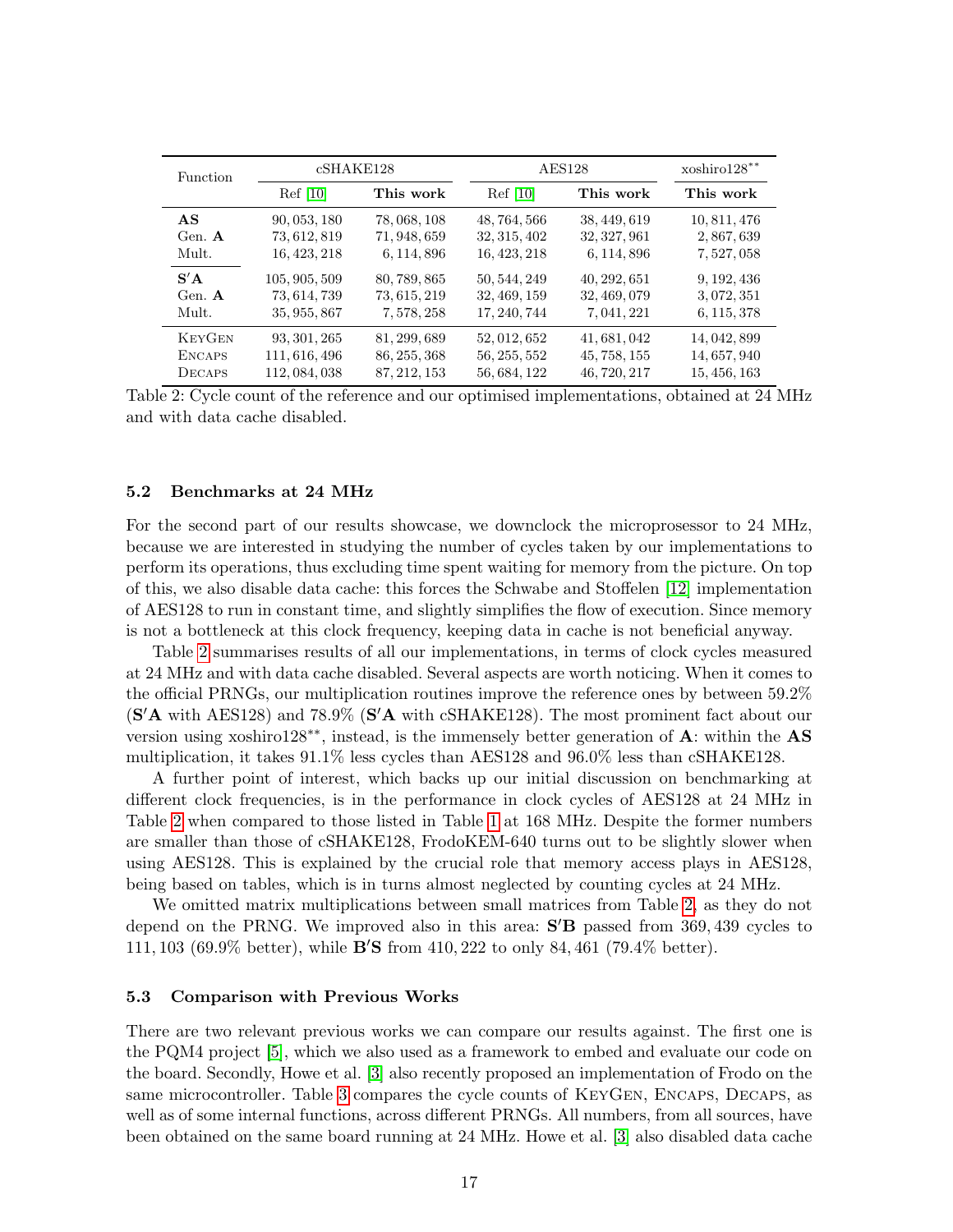<span id="page-17-0"></span>

| PRNG           | Function                                 | PQM4 [5]                                       | Howe et al. [3]                                | This work                                    |
|----------------|------------------------------------------|------------------------------------------------|------------------------------------------------|----------------------------------------------|
| cSHAKE128      | <b>KEYGEN</b><br><b>ENCAPS</b><br>DECAPS | 94, 119, 511<br>106, 992, 266<br>107, 505, 670 | 85, 585, 315<br>112, 103, 350<br>112, 442, 770 | 81, 299, 689<br>86, 255, 368<br>87, 212, 153 |
|                | AS<br>S'A                                |                                                | 82, 256, 529<br>106, 178, 196                  | 78, 068, 108<br>80, 789, 865                 |
| <b>AES128</b>  | <b>KEYGEN</b><br><b>ENCAPS</b><br>DECAPS |                                                | 44, 603, 160<br>47, 742, 966<br>48, 051, 929   | 41, 681, 042<br>45, 758, 155<br>46, 720, 217 |
|                | $AS + E$<br>$S'A + E'$                   |                                                | 41, 308, 745<br>41, 833, 535                   | 38, 449, 619<br>40, 292, 651                 |
| $xoshiro128**$ | <b>KEYGEN</b><br><b>ENCAPS</b><br>DECAPS |                                                |                                                | 14, 042, 899<br>14, 657, 940<br>15, 456, 163 |
|                | $\mathbf{AS}+\mathbf{E}$<br>$S'A + E'$   |                                                |                                                | 10, 811, 476<br>9, 192, 436                  |

Table 3: Cycle count of KeyGen, Encaps, Decaps and other functions as reported by previous works and compared to ours. Numbers were obtained on the same board, running at 24 MHz. Blank spaces refer to data not available.

since the used the same implementation of AES128, thus the comparison holds. The impact of this on the implementation based on cSHAKE128 is negligible, hence also the comparison with PQM4 [\[5\]](#page-19-5) is meaningful.

PQM4 [\[5\]](#page-19-5) does not come with a M4-specific implementation of Frodo, hence performance benchmarks were done on the code that we used as a reference in this work. Moreover, only cSHAKE128 is currently implemented and benchmarked.

The attentive reader will notice a small discrepancy between the results of PQM4 in Table [3](#page-17-0) and those of our reference implementation in Table [2.](#page-16-0) This is due to a recent update of the PQM4 framework (commit  $\#23$ ), in which the authors moved to a more recent version of GCC for ARM on Arch Linux, i.e. arm-none-eabi-gcc version 8.2.0. Since our setup is based on a different distribution we use  $arm-none-eabi-gcc$  version  $\frac{\gamma}{2018}q\frac{2\cdot u}{\sqrt{2}}$ provided by ARM at <https://developer.arm.com/open-source/gnu-toolchain/gnu-rm>. For the sake of comparison, before said commit #23 PQM4 reported that KeyGen took 94, 191, 951 cycles, Encaps took 111, 688, 861 cycles and Decaps took 112, 156, 317 cycles. These numbers are indeed much closer to how the reference implementation [\[10\]](#page-19-0) performs on our board, according to Table [2.](#page-16-0)

Howe et al. [\[3\]](#page-19-4) implemented both the AES128 and the cSHAKE128 flavours, including optimised routines in ARM assembly. Several differences with our work exist. First and foremost, they do not optimise the  $S'$ A multiplication when  $cSHAKE128$  is used, which makes our implementation the first of its kind and explains the bigger gap in the first section of Table [3.](#page-17-0) Note indeed that their ENCAPS and DECAPS cycle count when using cSHAKE128 is extremely close to the reference implementation in Table [2.](#page-16-0)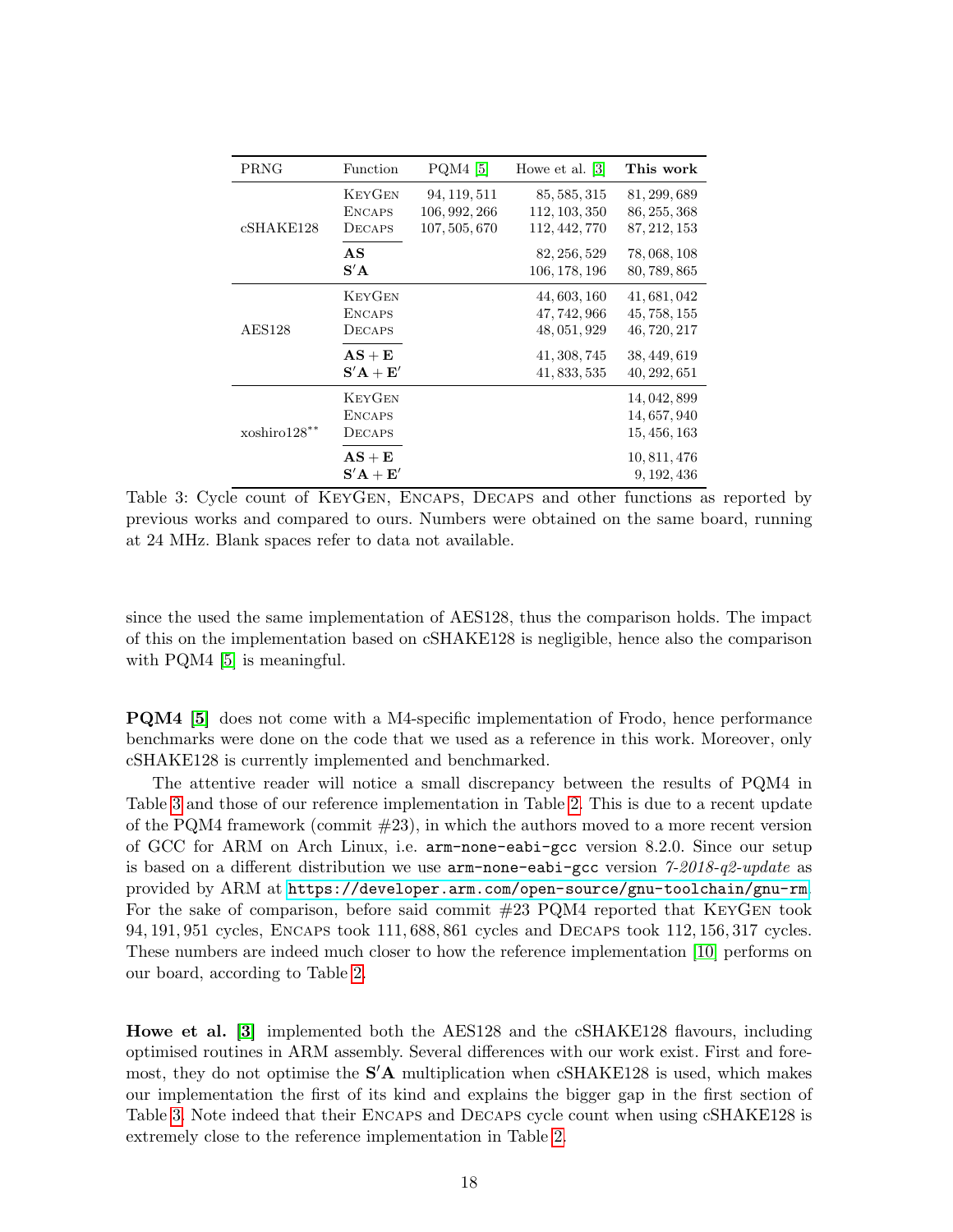Secondly, they change the memory layout of the matrix S in the AS multiplication, for the sake of optimising loading patterns in that specific case. However, unless amended somewhere else in the code, this makes their implementation incompatible with the reference one, while we chose to make  $\mathbf{AS}$  and  $\mathbf{S}'\mathbf{A}$  interchangeable with the reference.

Finally, they did not use SIMD instructions in their ARM assembly code, instead optimised for load/store operations. SIMD instructions do offer a speed-up, but require registers to be filled in a precise way, see Section [2.3,](#page-5-0) hence the design of the multiplication needs to be tailored around them. For instance, adjacent elements in memory can be loaded in multiple registers using the ldmia instruction, but then SIMD instructions can be used only if the two values contained in each register can be multiplied by values in the corresponding halves of other registers, and optionally also accumulated. Since they did not have such a (mild) restriction, they instead optimised for memory access patterns. Unfortunately, it is hard to give precise comparisons in terms of overall performance as their cycle counts lack contextualisation for different frequencies.

# <span id="page-18-0"></span>6 Conclusions

We showed how SIMD instructions in the ARM Cortex-M4 and a careful analysis of memory layout are valuable tools to implement matrix multiplication. We showcased the performance gain by improving FrodoKEM-640, but we believe that similar techniques can be applied to any scheme based on the standard LWE problem [\[11\]](#page-19-1) (and variants, as alread demonstrated by Kannwischer et al. [\[4\]](#page-19-6)). Our AS function is 62.7% faster than the reference, and we speeded up  $S'$  A by 59.2% when AES128 is used, and by 78.9% when using cSHAKE128.

Our watchful analysis of performance at different clock frequencies sheds light on the pitfalls of deriving strong conclusions after benchmarking. Our results apply to the ARM Cortex-M4 mounted on a STM32f4 discovery board: different processors, and even different packagings of the same processor, might change the picture unpredictably.

We can firmly state, however, how unsatisfactory the currently adopted PRNGS are. Generating  $\bf{A}$  is by far the most resources hungry operation in FrodoKEM-640, which sounds paradoxical considering that is a public matrix, hence adversaries know all about it: seed, internal state during generation and final result.

Moved by such considerations, we challenged the use of a cryptographically secure PRNG, and instead put forward the idea of using a PRNG achieving pseudorandomness of good statistical quality but not meeting any security goal. Our final suggestion is xoshiro128<sup>∗∗</sup>: it is extremely fast, it passes all known statistical tests according to the original authors [\[2\]](#page-19-9) and has an easy-to-integrate structure. We therefore improved generation of **A** of up to 96.0%, suddenly making it one of the least demanding operations in FrodoKEM-640.

### Acknowledgements



The research leading to these results has received funding from the European Union's Horizon 2020 research and innovation programme Marie Skłodowska-Curie ITN ECRYPT-NET (Project Reference 643161). Furthermore, Elisabeth Oswald was partially funded by H2020 grant SEAL (Project Reference 725042).